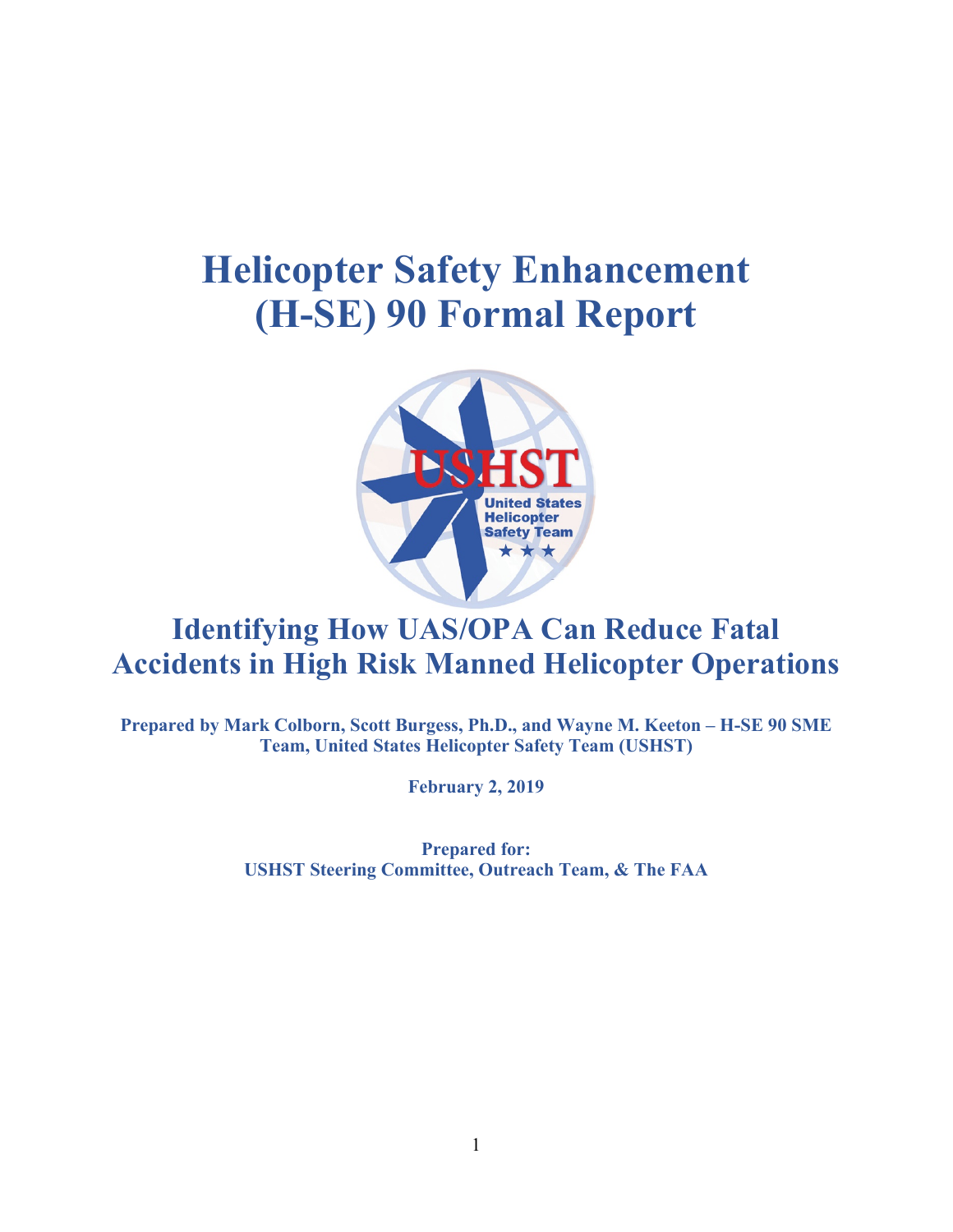#### **H-SE-90's Intended Purpose**

 The drafters of Helicopter Safety Enhancement (H-SE) 90 (Attachment 2) intend to encourage the increased use of Unmanned Aircraft Systems (UAS) and continue the development and integration of Optionally Piloted Aircraft (OPA), or autonomy-enabled helicopters, to supplement and support manned operations in high-risk operations or environments. The goal is to save lives and mitigate risk whenever manned flights could put individuals in harm's way. Mitigation is possible when suitable unmanned or autonomously assisted options exist to support or supplement high risk operations. H-SE 90 is supported by fatal accident analysis data. Advancements in technology will supplement the implementation of this H-SE. A recent Congressional bill (initially as H.R. 302, then in October 2018, Public Law 115-254) will drive policy and regulation changes. Congress, through P.L. 115-254, has instructed the FAA to adopt self-certification and performance-based standards as a guide to the ultimate integration of UAS into the National Airspace System (NAS).

 The following conditions should be met for UAS or OPAs to be a reasonable compliment to existing, conventional manned helicopter flight in higher-risk operations:

- 1) Easy to obtain; commercial off the shelf technologies.
- 2) Compliant with security requirements of various customer needs.
- 3) Cost-efficient for operators to utilize in performing a specific operation.
- 4) Does not result in any additional risk (to the safety pilot or remote pilot, support personnel, or bystanders) that would not have otherwise been present with the current manned operation.

 Applications that can be performed by UAS or an OPA continue to grow. Given the continued expansion of UAS and OPA (both in sensor and performance) capabilities, their use to supplement and support operations is logical when manned operations are at a particularly high risk, such as in low level situations, rapidly changing terrain and weather, and especially near manmade obstacles (poles, towers, wires, etc.).

 The implementation of this H-SE is already underway within different industry segments and/or under research and development, test and evaluations as this technology continues to rapidly advance. This document thus serves to highlight and support the continued progress and contribution to safety in addressing how UAS/OPA can reduce fatal accidents in high risk manned helicopter operations.

#### **Implementation Path**

 H-SE 90 was initiated in June 2018. Within one year of the start of implementation, Output #1 of this enhancement requires a small team of USHST Subject Matter Experts (SME) to research operations and environments that are more susceptible to high-risk conditions for manned helicopter operations, and for which use of a UAS or OPA could be viable to support or supplement operations. Also, the SME team is to conduct a basic review or analysis of the fatal accidents that spurred the creation of this safety enhancement. This SME Team revisited the USHST's (2017) analysis of National Transportation Safety Board (NTSB) data from fatal helicopter accidents that occurred between 2009 and 2013. The 10 fatal accidents from this dataset that spurred this enhancement are in H-SE 90's *Statement of Work* section.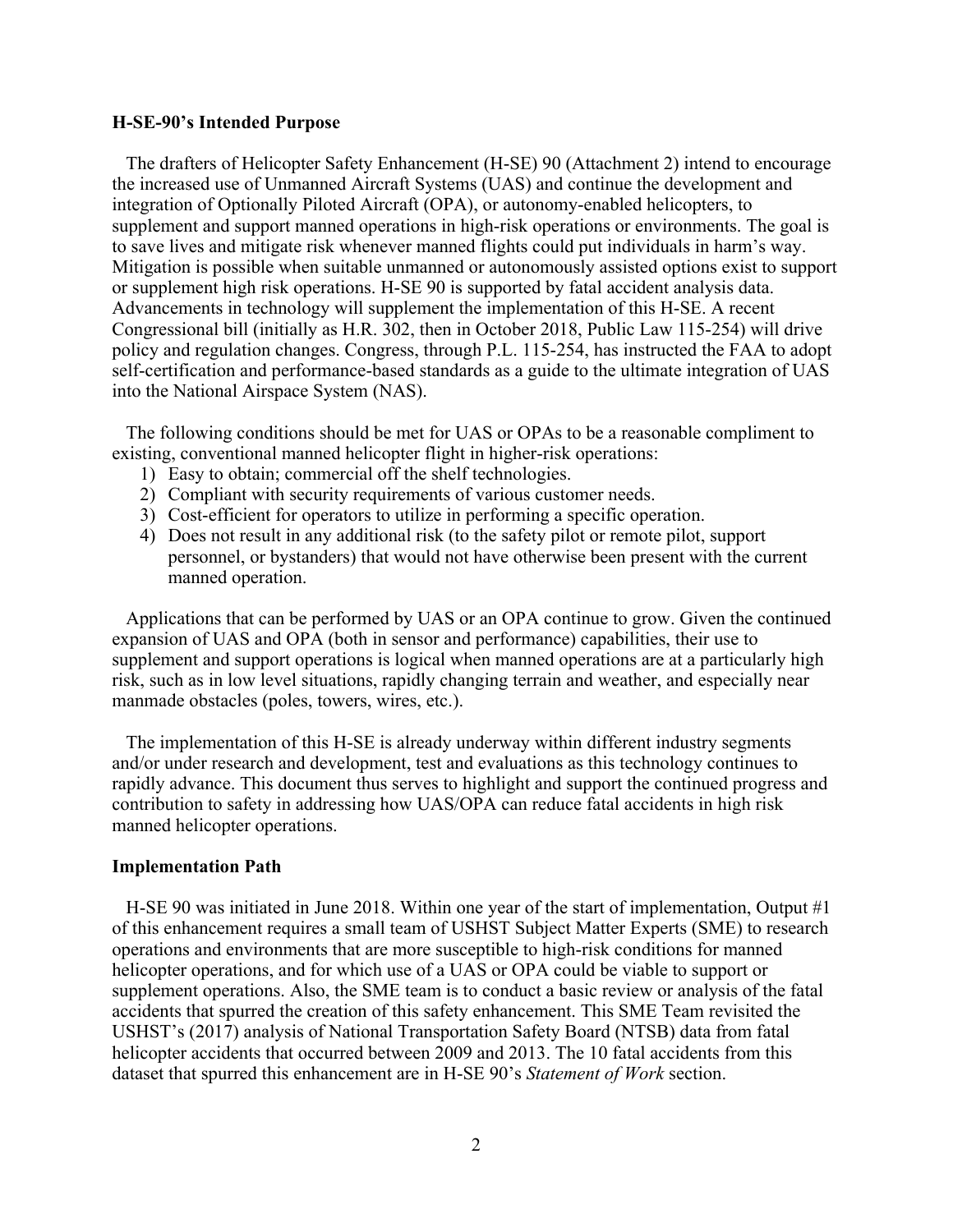A USHST working group in early 2018 also performed a high-level analysis of fatal U.S. accidents from 2014 to 2017 to identify any changes or evolution from the data discovered in the 2009 to 2013 dataset. The results of this analysis are strikingly similar to the 2009 to 2013 dataset. Nonetheless, the SME team conducted an extensive re-review of the working group's unpublished analysis of these fatal accidents.

 The H-SE 90 SME Team organized the helicopter accident analysis required in Output #1 into this report. The team also researched, and summarizes, the current status of UAS integration into the NAS. Potential issues that could hinder or delay UAS integration are identified and recommendations offered. The report will be submitted to the USHST Outreach Team and pushed out to industry and the expected implementers of H-SE 90, such that any issues involving proposed new use of UASs or OPA can be clearly communicated and resolved.

# **Identifying High Risk Operations and Environments for Manned Helicopter Operations**

 Essentially, any operation that requires a helicopter to operate close to the ground, such as aerial application of chemicals or retardants, transmission and distribution line (T&D) patrol, construction or maintenance, firefighting, or any other low-level, dirty, or potentially complacent job is full of risk. Ever changing environmental conditions, unforecasted weather, birds, manmade obstacles, and many other outside factors increases the risk exponentially. In order to identify the operations that pose the most risk to helicopter operations, we must refer to the data. Since the creation of the International Helicopter Safety Team (IHST) in 2005, and the USHST in 2013, the team has painstakingly spent thousands of man-hours analyzing 1116 United States commercial helicopter accidents to identify, quantify and explain how and why helicopters crash. In the first ten years, the team analyzed accidents and created accident prevention initiatives. The IHST's efforts helped the U.S. helicopter industry realize a 53% reduction in total accidents. Although it was short of the 80% goal the team had hoped for, it is clear the team's initiatives were, and still are, having an impact. However, the team felt they could do more to reduce accidents, especially fatal accidents.

 In 2016, the overall focus of the USHST shifted to reducing fatal accidents and established a goal of reducing the fatal helicopter accident rate by 20% by the year 2020. It was out of this initiative that this safety enhancement movement grew. After attention shifted to fatal accident reduction, the USHST's Safety Analysis Team (SAT) performed a comprehensive analysis of fatal helicopter accidents that occurred from 2009 to 2013 (USHST, 2017). The SAT adopted the data-driven, consensus-based approach of the General Aviation – Joint Steering Committee (GA-JSC) to analyzing accident reports, and developed intervention strategies intended to mitigate the root causes of fatal accidents. Out of the 104 fatal accidents that took place during this five-year span (2009-2013), 52% of them stemmed from three "occurrence" categories:

- Loss of Control Inflight (LOC-I) 19 fatal accidents
- Unintended Flight into Instrument Meteorological Conditions (UIMC)-18 fatal accidents
- Low-Altitude Operations (LALT) 15 fatal accidents

 A similar high-level analysis of 74 fatal U.S. helicopter accidents that occurred between 2014 to 2017 was conducted by the SAT. The results of that analysis are strikingly similar to the 2009 to 2013 dataset.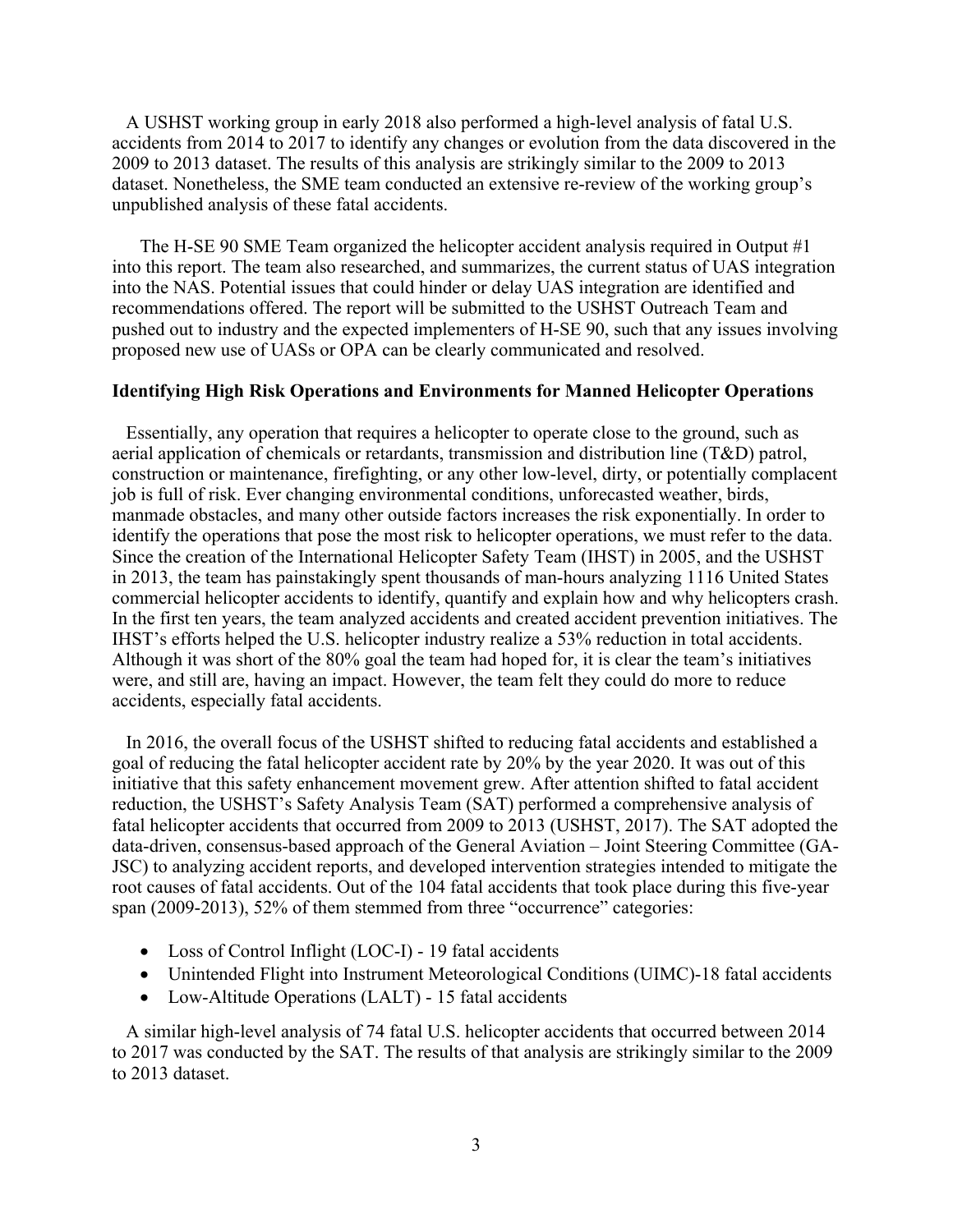The USHST's approach to fatal accident analysis work is a radical methodology departure from the team's previous efforts (USHST, 2017). Over the ten-year period between 2006 and 2016 the IHST's Joint Helicopter Safety Analysis Team (JHSAT) and Joint Helicopter Implementation Measurement Data Analysis Team (JHIMDAT) analyzed 938 helicopter accidents using the Commercial Aviation Safety Team (CAST) method of assigning *Standard Problem Statements* (SPS) to describe the specific problems underlying the accident and any contributing factors. For each SPS, the team assigned a corresponding *Intervention Strategy* (IS), or multiple ISs. The IHST compiled over a half-dozen reports outlining this analysis. They are available at www.ihst.org.

 The IHST's JHSAT and JHIMDAT teams worked from a standardized list of SPSs and ISs (JHSAT, 2011). Although the CAST/ICAO Common Taxonomy Team (CICTT) list (updated continually for helicopter specific issues because of IHST's work) provided a great framework to create accident prevention strategies, it began to limit the new SAT's effectiveness and creativity. For the fatal accident analysis portion, the SAT was no longer constrained to a set list of possible interventions. Team members, thinking outside-the-box, devised some clever and common-sense interventions to address the problem statements. After the analysis was complete, the Team discovered it had selected or created a total of 117 Interventions. The safety enhancements for each targeted accident category were created from these 117 Interventions. This safety enhancement was a prime example of the type of "outside-the-box" type of creativity that was encouraged and needed.

 The USHST (2017) partnered with the General Aviation Joint Steering Committee (GA-JSC) and added a scoring feature to evaluate the importance and applicability for each chosen intervention. Interventions were scored for their effectiveness in a "perfect" and "real" world, and also scored for their feasibility across six factors (technical, financial, operational, schedule, regulatory, and sociological). The 117 interventions were then scored from highest to lowest and a "Mendoza Line" (baseball expression for a cut-off point) was drawn to prioritize the list. If the intervention was above the Mendoza Line, it was pursued as a safety enhancement. Twenty-five were initially accepted, and some were combined, leaving a list of 22 safety enhancements that required development. Individuals or teams within the USHST then volunteered to author an enhancement or create a path to implementation. Each safety enhancement was then initiated in order of their importance on how they could reduce the overall fatal helicopter accident rate. The H-SE 90 Safety Enhancement is available at: http://ushst.org/Portals/0/PDF/hse90.pdf

# **The Analysis**

In the identification of operations and environments with the most risk exposure to manned helicopter operations, the USHST data (2017) regarding LOC-I, UIMC, and LALT Strikes offers insight on potential mitigations with UAS. To do this, we must start with the hazard, and then detail helicopter operations or activities where these fatal accidents occur and establish alternative actions using UAS. Currently, UAS below 55 lbs. are identified as small UAS (sUAS), and those over 55 lbs., just UAS.

 In 10 of the 52 LOC-I, UIMC, and LALT fatal accidents from USHST's 2009-2013 dataset (USHST, 2017), the working group concluded that integrating either UAS or an OPA could have mitigated some of the risks, and subsequent deaths, during those flight operations.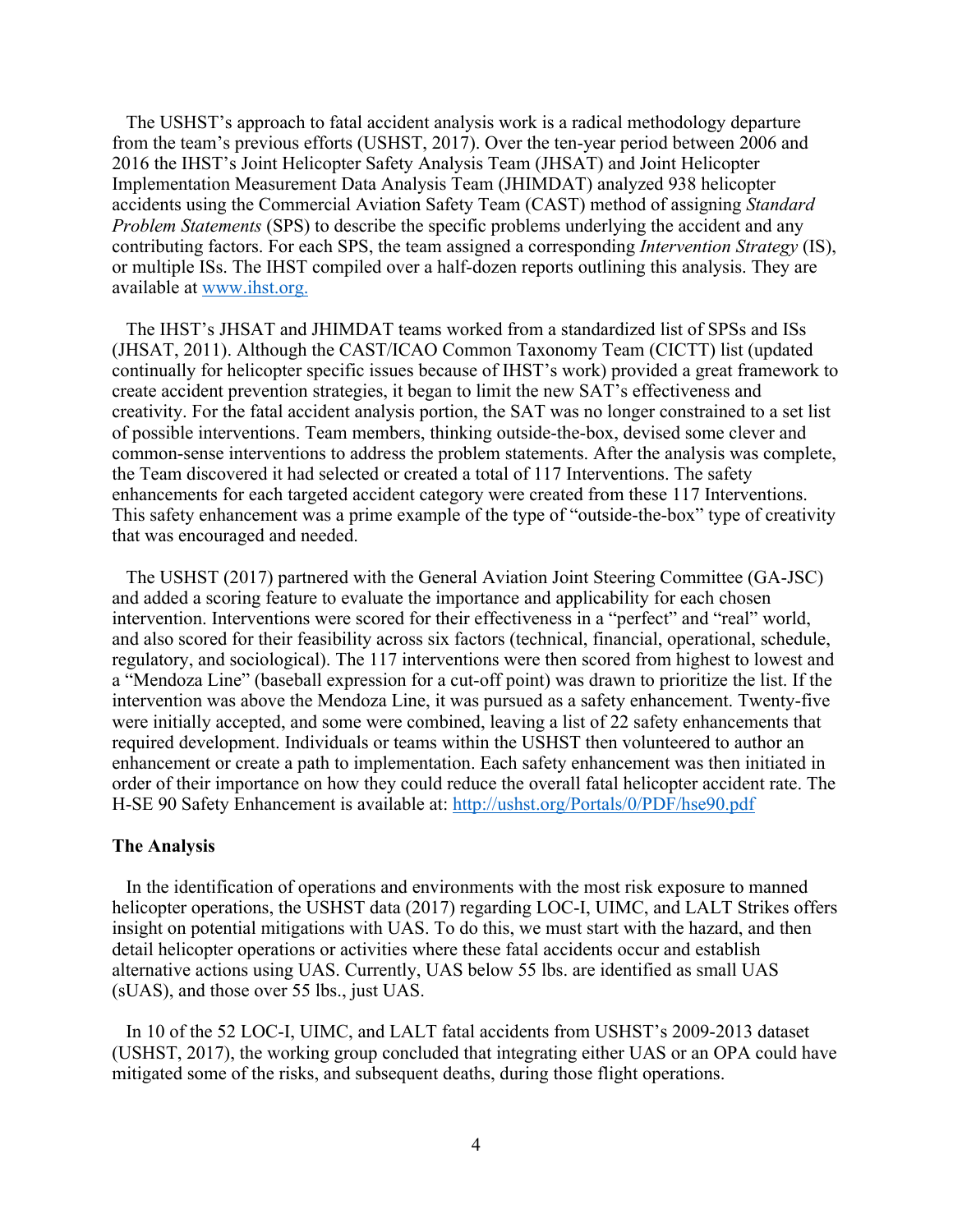#### **Low-Altitude (LALT) Strikes**

 Four (4) out of the ten (10) accident helicopters that spurred this H-SE struck a wire while engaging in low-level activities (USHST, 2017). This included: photo documentation of the condition of transmission and distribution lines (T&D) and their supporting structures, conducting T&D surveys or patrol, or pipeline patrol.

 In the unpublished 2014 to 2017 fatal accident dataset selected by the USHST for this analysis, five (5) out of thirteen (13) low altitude operations fatal accidents were the result of a wire strike while engaged in T&D patrol or maintenance. During a T&D maintenance flight, two workers fell off a long-line, and two helicopters, while performing line inspection duties struck wires for unknown reasons, but poor visibility was suspected. One helicopter with a highly experienced and respected pilot struck crossing wires while surveying another T&D, and another helicopter struck a transmission tower while threading line.

# **Transmission and Distribution Line (T&D) Inspection and Maintenance**

 In the literature, employing UAS in T&D, construction, inspection, and maintenance is not a new concept. In a report from the Oak Ridge National Laboratory (ORNL) (Lusk & Monday, 2017), electric industry use of UAS for inspections is an introductory review of best practices. The integration of UAS for T&D is clearly moving forward in the industry; "For many electric utility industry observers, it's not a matter of whether UASs will be integrated into the operational landscape, but when." (Lusk & Monday, 2017). Over one and a half years later, this statement is quickly coming to fruition. The FAA recently granted several beyond visual line-ofsight (BVLOS) waivers to several power transmission companies across the U.S. (Lillian, 2018).

 The ORNL report (Lusk & Monday, 2017) claims UAS technology innovation is transforming the electric utility industry. It states that, as a tool, UASs can be used to: "(1) conduct efficient electric T&D infrastructure inspections, (2) effectively detect problems with electric equipment, (3) access equipment in difficult terrain, and (4) provide direct support for electric utility vegetation management". In the future, OPA, or autonomy enabled helicopters may be able to perform construction (line threading), and T&D maintenance without putting a manned pilot at risk should a malfunction, mistake, or other catastrophe occur.

 When it comes to monitoring of transmission and distribution lines, the ORNL report indicates that technology advancements enable UAS to provide a higher quality inspection product for a myriad of infrastructure needs, specifically for "power lines, oil and gas pipelines, transmission towers, buildings and bridges, and wind turbines," which further enhances safety with operators conducting the flight from a standoff position. The use of sUAS in this flight activity is possible in shorter segments than capabilities of UAS currently employed by DoD that are capable of commercial application once regulations evolve. Continuous assessments of infrastructure are more effective, are cost efficient, and data collection with ever-improving sensors is used to gather usable intelligence for timely decision making. ORNL believes a cost savings of upwards of 500% per hour is very achievable, with safety to operators enhanced exponentially.

 As the ORNL report was being written, insurance underwriters were just beginning to offer full UAS insurance (personal communication, April 2016). UAS insurance coverage options have recently expanded and UAS pilots can purchase reasonable insurance coverage for a flight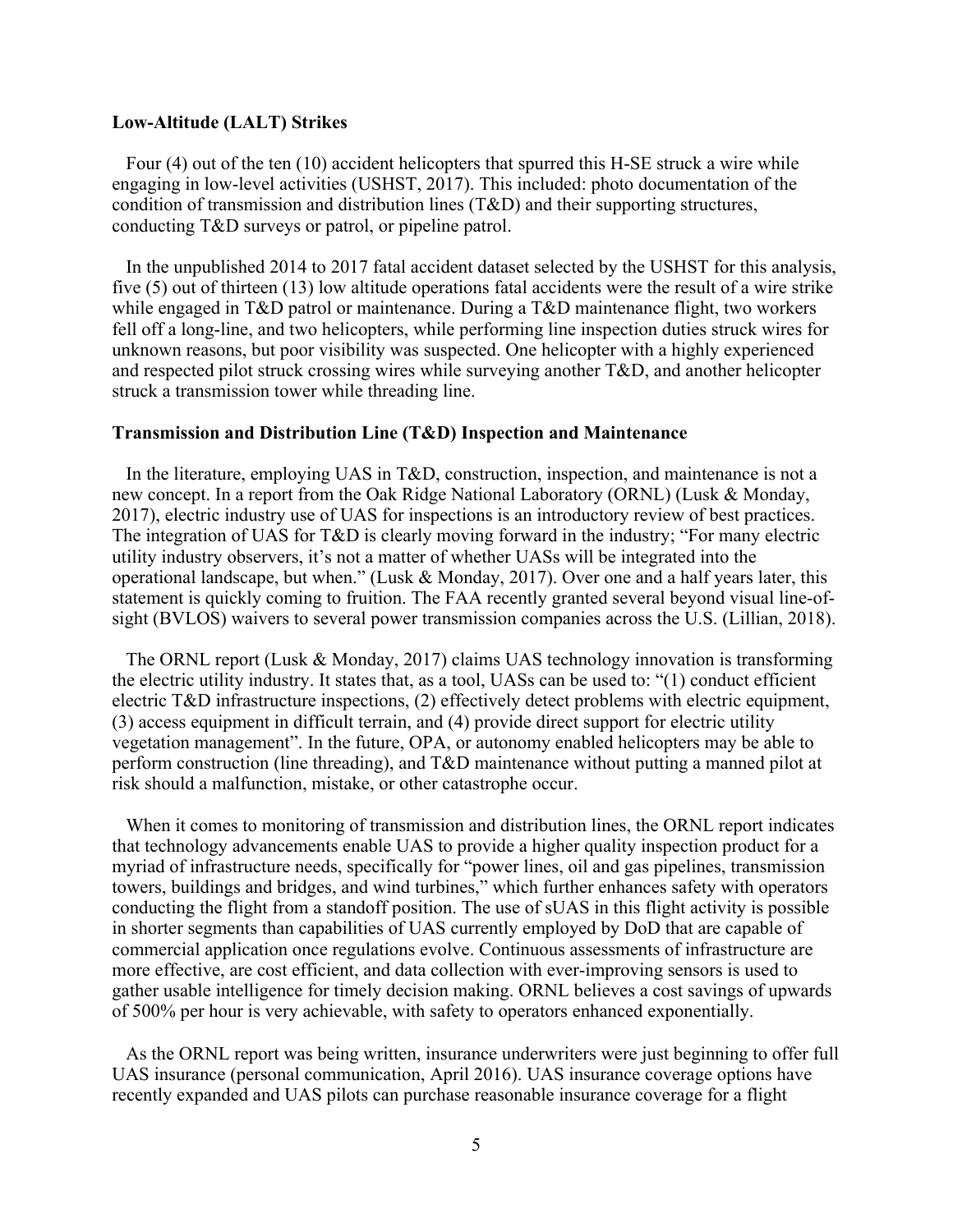operation via smart device application for instant or scheduled coverage (i.e., SkyWatch, AI, and Verifly). UAS or drone insurance typically covers personal, and insurance for manufacturers, military, law enforcement, film production, search and rescue, agricultural and other aerial work uses. Clearly, insurance companies now take the UAS industry seriously, and have not dismissed the UAS revolution as just another passing fad.

### **Regulatory Environment; Beyond Visual Line of Site (BVLOS)**

 Small UASs currently have limited operational capability (by design and regulation) to conduct T&D operations over manned helicopters. Until just recently, major obstacles to UAS and OPA use for these types of flights are the FAA's restriction of flying Beyond Visual Line of Sight (BVLOS) and obtaining airspace waivers. Many developments are being forwarded by the FAA (2018) instructing potential operators when and how to apply for a BVLOS waiver. Also, the FAA just released a draft Advisory Circular outlining a "well clear" definition for sUAS operating beyond visual line of sight. (AC # 90-WLCLR, 2018). "Well clear" is defined as a "hockey puck" shaped volume of airspace 2,000' horizontal by 250' vertical. sUAS must maintain these distances horizontally and vertically (but not necessarily both at the same time) from manned aircraft or ultralight vehicles. The information in the AC according to the FAA may support development of sUAS Detect and Avoid (DAA) systems as well as industry consensus standards for those systems.

 The FAA recently (2018) instructed pilots how to apply for a Part 107 waiver to fly above the current 400' AGL altitude restriction. Congress, through P.L. 115-254 (2018), directed the FAA to develop ways to streamline the waiver process, both for commercial and public safety operators. The U.S. Department of Transportation's Office of Inspector General (OIG) also released a report on November 7, 2018 (Lillian, 2018) highly critical of the FAA's waivers process. The OIG audit found room for improvement, especially regarding the timeliness in approving waivers. The OIG report made eight (8) recommendations to the FAA. The FAA agreed with all but one and told the OIG that all other recommendations could be completed by August 2019. Also, President Trump's Integration Pilot Program (IPP) (FAA) initiative started in November 2017 and has initiated a great deal of testing and R&D in this area. Power companies, if not doing it already, could soon routinely be flying BVLOS in rural areas.

 The FAA's approval of airspace waivers has been slow because of backlogs, contributed by an understaffed, onerous process, but potentially, with the full implementation of the Low Altitude Authorization Notification Capability (LAANC) in August 2018 (FAA, 2018), airspace waivers will be somewhat instantaneous in many locations. Wide-scale use of UAS for power or rail line patrol is now feasible upon airspace resolution through BVLOS flight and will continuously improve as sensor technology is advanced (Knight, 2015). The integration of OPA is a potentially challenging but relevant issue. Technology is advancing rapidly, and the industry could benefit from enhanced safety should a successful completion of an IPP be applied to OPA platforms.

 Sense and avoid technologies are becoming more available, enhanced, and widely implemented on commercial off the shelf sUAS to prevent collision with obstacles. This technology could also have an immediate effect on reducing fatal accidents in manned operations. The integration of sense and avoid technologies into new and existing helicopters is the next logical step in the evolution of helicopter flight. This technology should not be stressed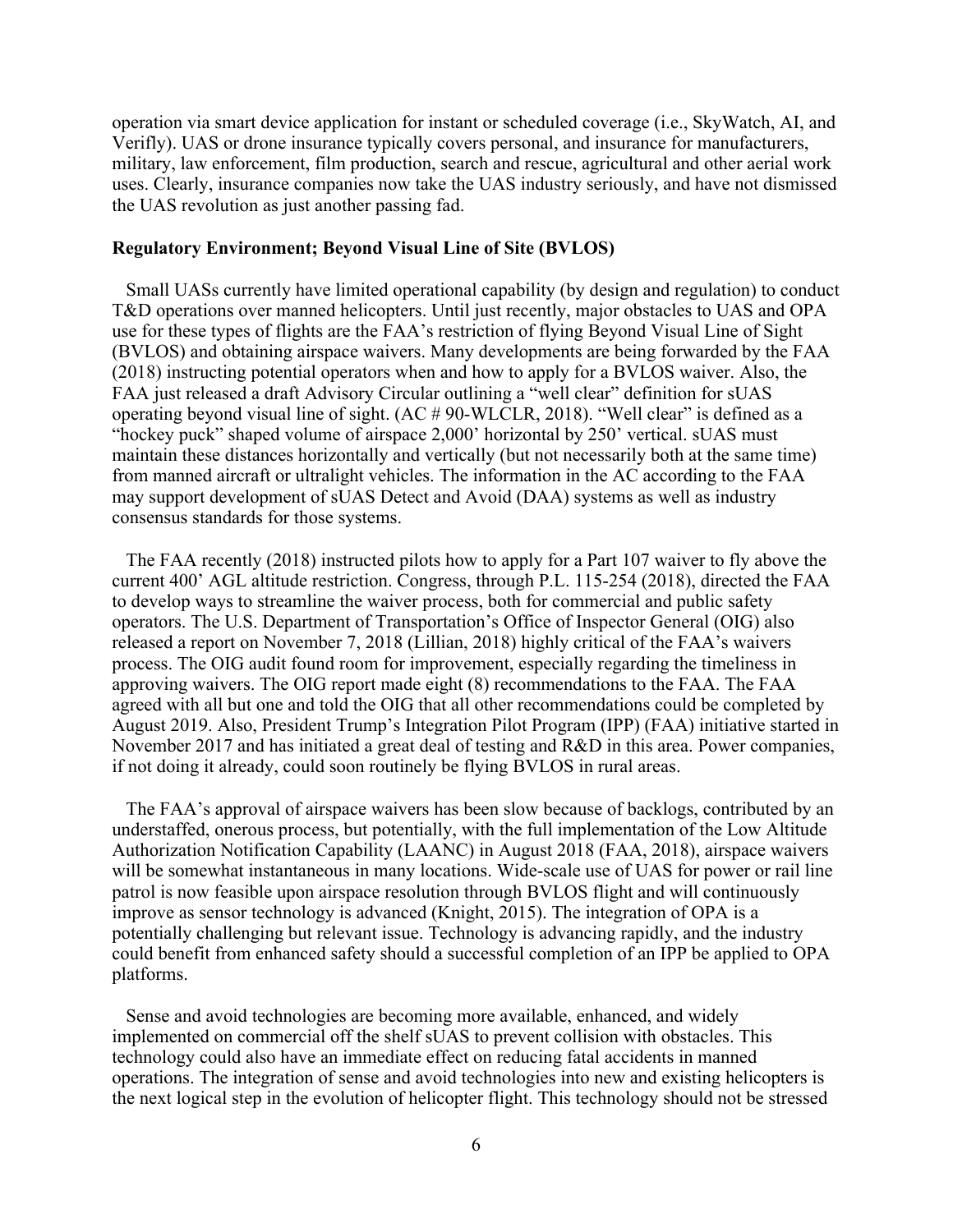as a replacement for human pilots, but to assist in lightening pilot workload for higher risk flights, thus enhancing safety. However, costs of implementation of these systems may be a challenge for many operators.

 The H-SE's listed below are also being implemented with several (H-SE-70 and H-SE-82) that dovetail nicely with H-SE 90:

- H-SE-70: Stability Augmentation Systems (SAS)
- H-SE-82: Helicopter Flight Data Monitoring
- H-SE-91: Enhanced Helicopter Vision Systems
- H-SE-100: Digital Cockpit

# **Aerial Application of Chemicals**

 UAS and OPA may also be able to save lives in the aerial application industry segment. In addition to the 2009 to 2013 dataset fatal wire strike accidents listed above, one helicopter struck a wire while engaged in an aerial spraying operation (USHST, 2017). However, in the 2014 to 2017 fatal accident dataset, three (3) of the thirteen (13) fatal accidents were the result of wire strikes in this segment. Two additional fatal accidents (for a total of five) occurred while on aerial application flights. One helicopter departed from a staging site and crashed for unknown reasons, and another is suspected to have encountered reduced visibility conditions and crashed due to spatial disorientation. In this particular case, the pilot was also under the influence of drugs, which also may have contributed to the accident.

 The Japanese have used sUAS to spray crops for over 20 years. It is currently economical in Japan to service small parcels of farmland with UASs instead of a helicopter or airplane. The concept is catching on in the United States, also. The 200-pound Yamaha RMAX carries about four gallons of applicant. With a 10 to 15 minute endurance, it can cover 4 to 12 acres an hour. (Colborn, 2015). In May 2015, the RMAX received authorization to begin agricultural use under a Section 333 waiver in the United States. In December 2015, it was the first UAS to receive a Part 137 certification by the FAA. (Yamaha RMAX, 2016). In October 2018, Homeland Surveillance & Electronics LLC (HSE) – a full-service UAV company – together with UASolutions Group, Inc. – an aviation consulting firm – received approval from the FAA to begin operating an over 55-pound UAS for commercial operations. The AG-V6A+ is a fully autonomous, unmanned & remotely piloted multirotor designed for, the companies quote; "ultraefficient spraying operations in agriculture, public safety, invasive species management, etc." (sUAS News, 2018). The UAS fully loaded with chemical weighs 75.3 pounds. The UAS is equipped with terrain following capabilities with up to 1-centimeter accuracy, and beyond average coverage rate. The companies claim that it's built for precision spraying and is already being used in other countries around the world.

 Harold Summers, Director of Flight Operations for the Helicopter Association International recently commented on the emerging drone industry at the 2018 FAA Rotorcraft Safety Seminar in Hurst, Texas. Mr. Summers stated; "UAS's are coming, whether we in the industry like it or not…it's a fact." He further stated that existing operators are in the best position to get into the UAS business…and do it safely.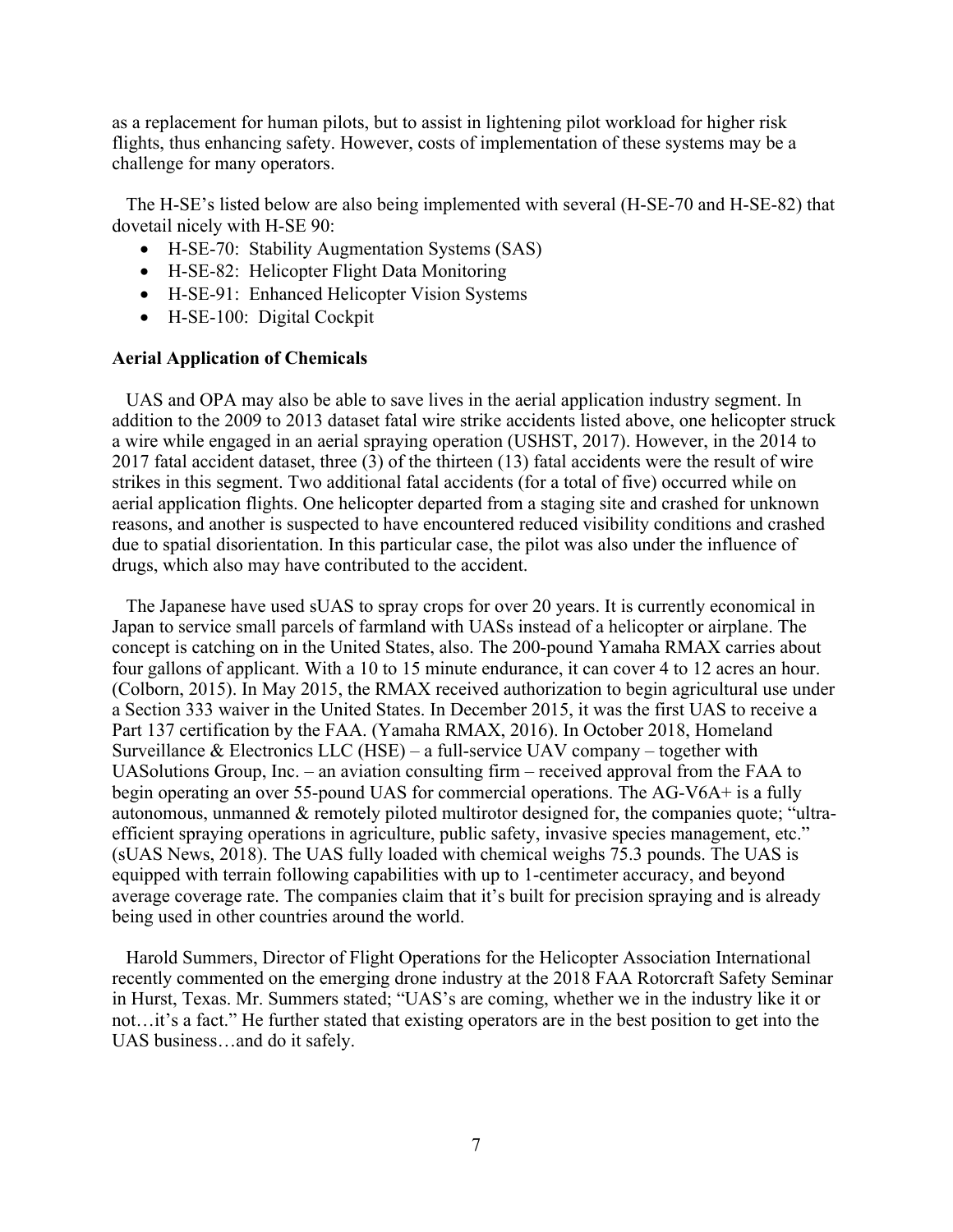# **Low Level, Dirty, Potentially Complacent Flying Jobs**

 UAS and OPA could also help reduce the number of fatal accidents in other low level, dirty and potentially complacent flying jobs where fatigue and boredom can become significant risk factors. In the 2009 to 2013 dataset five additional fatal accidents occurred because of; cattle mustering, frost protection, cherry orchard drying (2 accidents), and low altitude law enforcement search operation. In the 2014 to 2017 dataset, one pilot was fatally injured herding cattle, one private operator was fatally injured after striking 35' poles in a canyon, and another private operator perished after striking a powerline while flying low level (80') over a river.

 The technique of using helicopters to prevent frost is not a new one, but there is a tremendous amount of risk involved. On December 8, 2010, temperatures dipped into the freezing mark, causing green bean and sweet corn farmers in central Florida to jump into action to save their crops. Just days from harvest, farmers in desperation hastily contracted with dozens of helicopter operators from around the state to stir up the air above the crops to keep them from freezing. Three helicopters crashed during that cold night near Pahokee over or near prime cropland just southeast of Lake Okeechobee (NTSB. 2011). The next morning, after the sun came up, three company managers were dealing with one pilot in the hospital, and one substantially damaged, and two destroyed helicopters. One very high-time pilot stated he woke up in a crashed helicopter. He admitted he simply fell asleep. Another high-time pilot stated he was tired, and that there were no mechanical problems with the helicopter. The pilot stated had been awake for 18 hours and 30 minutes and had slept two hours prior to the accident. He further stated he had five hours and 30 minutes sleep in the previous 24 hours, and 14 hours sleep in the previous 72 hours. The helicopter was substantially damaged, coming to rest on its side with the skids ripped off. The pilot was evacuated by air ambulance to a trauma hospital. The third helicopter was damaged during refueling operations after striking a pole mounted fire extinguisher. In all three accidents, fatigue was a major contributing factor. (Colborn, 2016).

 "Hot-dogging," or errant behavior by pilots is hard to prevent, as in the case of our two lowlevel private operators in the 2014 to 2017 dataset. A change in mindset and safety culture is required in these cases. But in the case of low level, dirty, and potentially complacent flights, such as frost protection and cherry drying where boredom and fatigue can lead to catastrophe, these jobs could be performed by optionally piloted helicopters that are capable of hovering around fields in most weather conditions. Until UAS develop to a size that can support flight requirements for frost protection and cherry orchard drying, likely UAS will not assume these types of jobs. However, OPAs, with extremely low human factor threats, could.

#### **GPS Augmented Flight Logic Controllers and other Technology**

 OPA technology exists today and has been implemented in DoD since 2011 with use of the K-Max with the USMC in Afghanistan (Freedburg, 2014). In cooperation with the Defense Advanced Research Projects Agency (DARPA), Sikorsky is developing and testing an optionally piloted helicopter system called the Aircrew Labor In-Cockpit Automation System (ALIAS). Installed in a S-76B, the system according to company sources will change the way pilots fly, prevent CFIT accidents, and improve safety (Parsons, 2018). Sikorsky plans to begin flying a Blackhawk equipped with the ALIAS/Matrix Technology system soon. The company is also working with the FAA to gain certification for the system, so it can be made available for current and future commercial and military aircraft.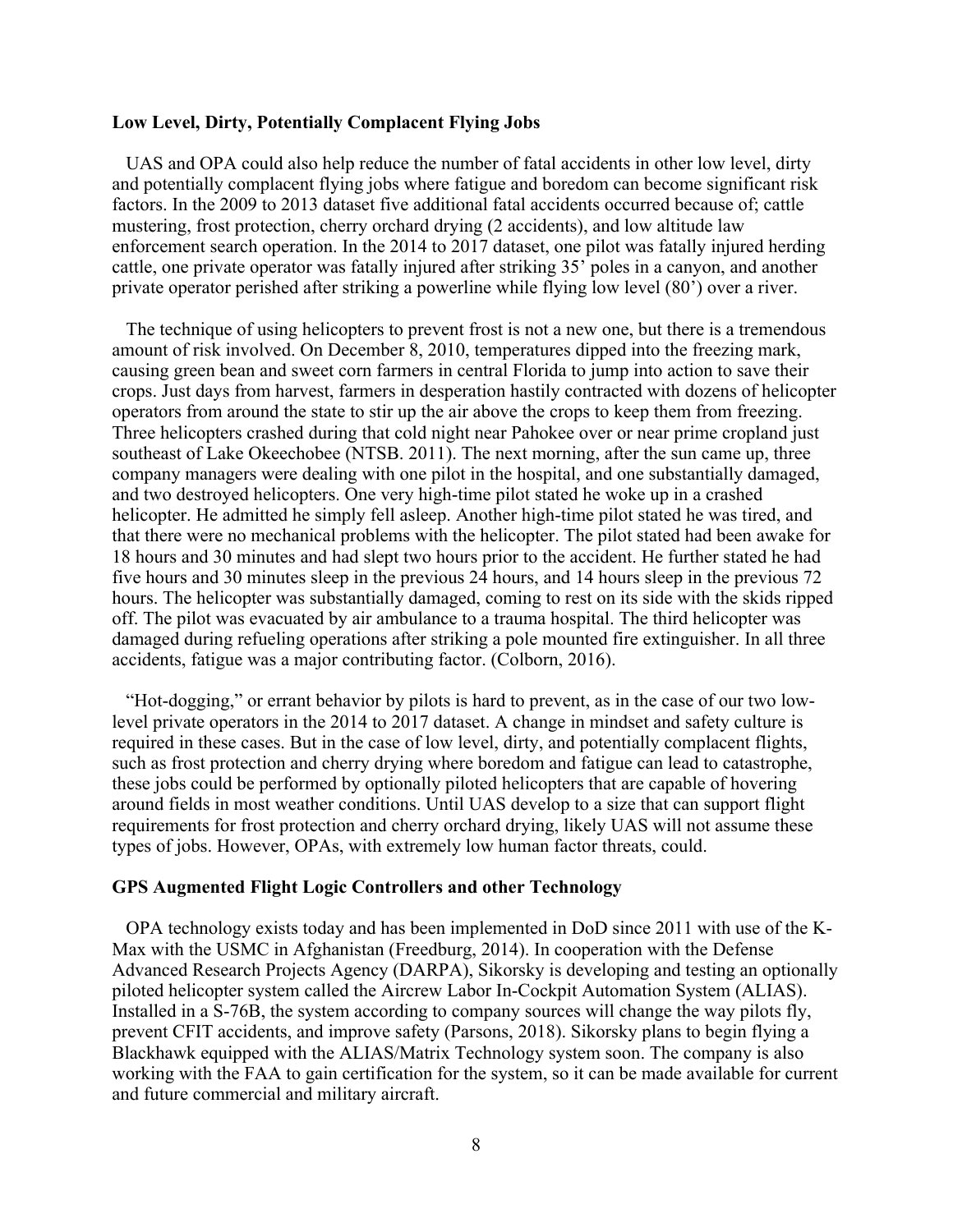Installing a GPS augmented flight logic controller system with actuators into a manned helicopter has one immediate benefit – it reduces pilot workload. The aircraft can be piloted into hover mode so the pilot can concentrate on placing a payload depending on the operation profile. Perfect grid patterns can be flown on a search and rescue operation, and for topographic and magnetometer surveys. Sensors and systems enable target tracking. Police aircraft operations will benefit from this technology by maintaining observation while safely orbiting over a scene – pilot workload is reduced, and safety is enhanced. An aerial application pilot could set up a flight pattern and allow the flight controller to fly a grid over the target crop. Pilot workload in these types of low-level operations is substantial and autonomous capability to land the OPA through pre-determined conditions to a safe landing point mitigates risk. This technology helps reduce potential risk when fog or reduced visibility conditions are suddenly encountered. Current sUAS have this technology with a "GO-HOME" feature. In this scenario, the OPA could automatically level, climb to a safe altitude to clear any obstructions, and fly to a predetermined takeoff or landing point, and land itself without any intervention from the pilot. If self-leveling, hover-hold, return to home, and autonomous pre-planned flight regimes can be incorporated into "off-theshelf" \$1,000.00 consumer sUAS, it can certainly be incorporated into newly certified OPAs and helicopters, or even existing helicopters. With the new self-certification and performance-based standards for UAS and OPA recently mandated by Congress in P.L. 115-254 (2018), the FAA can now allow it to be done more efficiently and effectively than previously expected.

Currently available technologies in the UA marketplace are:

- 1. First person forward and multidirectional simultaneous view.
- 2. Automatic take-off and landing.
- 3. Self-levelling in flight or at hover.
- 4. Altitude hold.
- 5. Hover/position hold.
- 6. Autonomous and semi-autonomous flight with simultaneous data capture in 360 degrees relevant to the flight path.
- 7. Headless mode: Pitch control relative to the position of the pilot rather than relative to the vehicle's axes.
- 8. \*Omni-directional collision avoidance: forward, rearward, sideward and downward.
- 9. Terrain following: maintaining constant AGL.
- 10. Automatic roll and yaw control.
- 11. GPS Waypoint navigation with mapping.
- 12. Geotagging of collected data
- 13. Georeferenced orthomosaics
- 14. 3-Dimensional point clouds
- 15. 3-Dimensional models
- 16. Digital Surface Modeling
- 17. Multi-spectral and Hyperspectral imagery
- 18. LiDAR Imagery
- 19. Infra-Red Imagery
- 20. Normalized Difference Vegetative Index (NDVI) imagery
- 21. Automatic logging of all flight data parameters.
- 22. Failsafe: automatic landing or return-to-home.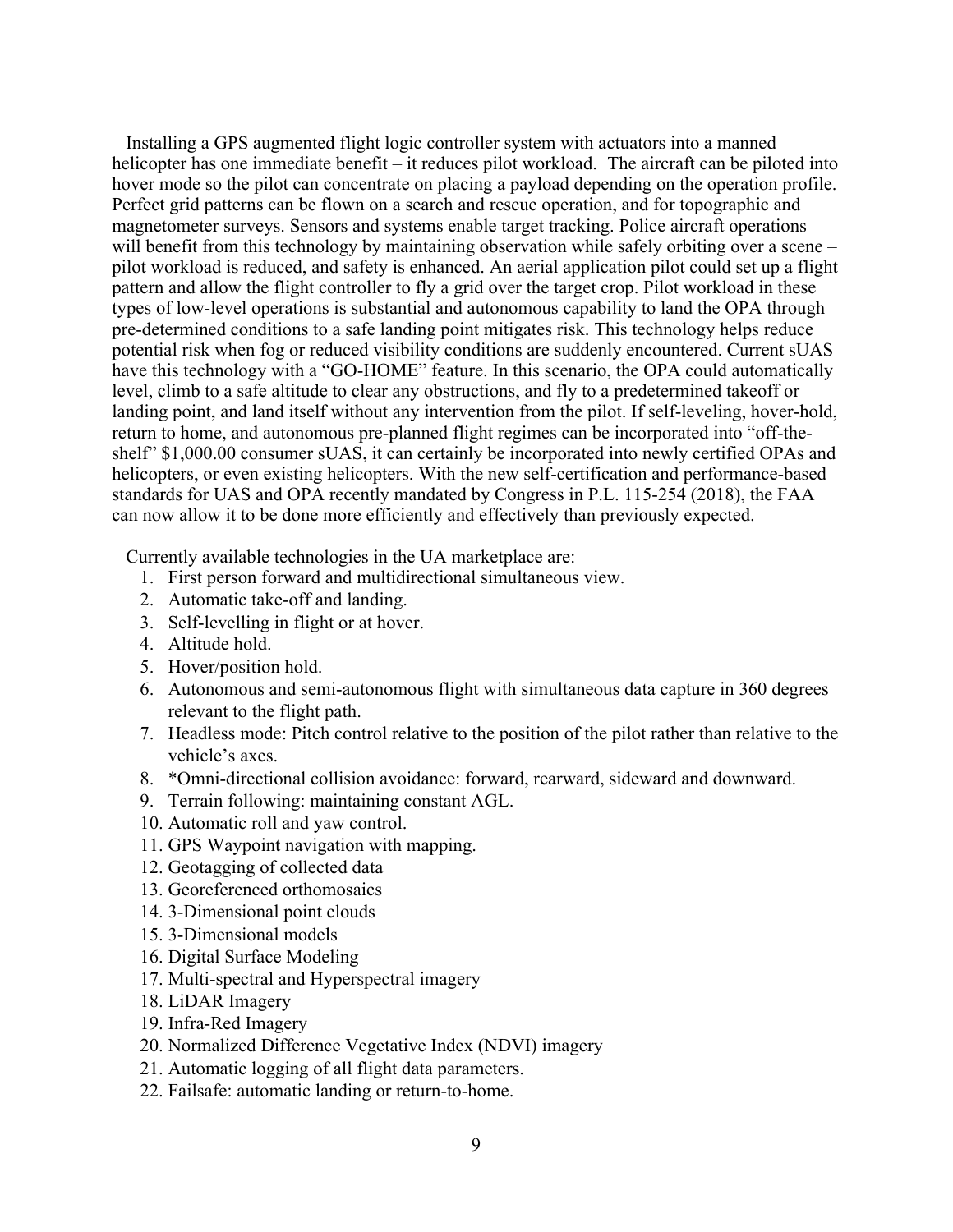\*This feature, using any of the following or a combination of all (cameras, lasers, and short- and long-range radar) are nearly standard equipment on many production automobiles today. The feature goes by many different names (forward obstruction warning, smart city brake support, collision mitigation, forward collision alert/warning, intelligent brake assist, Distronic Plus, presafe brake, Eyesight, etc.) but is essentially an anti-collision system.

### **Unmanned Traffic Management (UTM)**

 UTM is the major key to the integration of all types of UAS into the NAS. Multiple versions of UTM will be rolling out, each delivering differing types of capabilities for specific types of UAS operations. No one solution can fulfill all UAS operational needs (B. Marcus, personal communication, November 7, 2018). Mariah Scott, President of Skyward, a Verizon Company, testified on this subject before the House Subcommittee on Aviation on September 6, 2018 stating:

We see UTM as a system of systems, a decentralized network like a wireless network or the Internet, for coordinating all types of aircraft. We believe this will be the most efficient, cost effective, scalable, and safest method for managing the national airspace.

 Scott prefers to refer to UTM as Universal Traffic Management (Scott, 2018) rather than UAS Traffic Management as defined by the FAA and NASA. For a complete UTM system to work, NASA envisions a system or systems that would enable safe and efficient low-altitude airspace operations by providing services such as airspace design, corridors, dynamic geofencing, congestion management, severe weather and wind avoidance, route planning and re-routing, separation services, sequencing and spacing, and the ability to handle contingencies and emergencies. The system(s) would need to be automated also, and not require a human operator to monitor every UAS operation (NASA Ames, 2018).

 The aircraft industry has operated for decades under a three-bucket certification method; 1) aircraft certification, 2) operator certifications, and 3) ATC certifications. The UAS industry concludes that it can no longer look at each of these certification methods in isolation…rather, addressing each at the same time. (B. Marcus, personal communications, November 7, 2018). Congress agrees and acted.

The 115<sup>th</sup> Congress, in P.L. 115-254 (2018), gave the FAA 270-days from enactment to update the Comprehensive Plan first outlined in the FAA Modernization and Reform Act of 2012, or P.L. 112-95 (2012). The Comprehensive Plan is a timetable for the integration of UAS into the NAS. P.L. 115-254 repealed previous processes created in P.L. 112-95 for acceptance and authorization that allowed, exigent of an actual airworthiness certificate (Section 333 for commercial operations and Section 334 for Public Safety operators), sUAS to fly in the NAS. The bill modified the methods used to adopt sUAS safety standards and mandated the FAA accept risk-based consensus safety standards related to items such as the design, production, and modification of sUASs. Also, manufacturers can self-certify if they meet the conditions of these consensus safety standards.

 Before accepting the new Comprehensive Plan's (P.L. 115-254, 2018) mandated consensus safety and self-certification standards, the FAA must evaluate the following: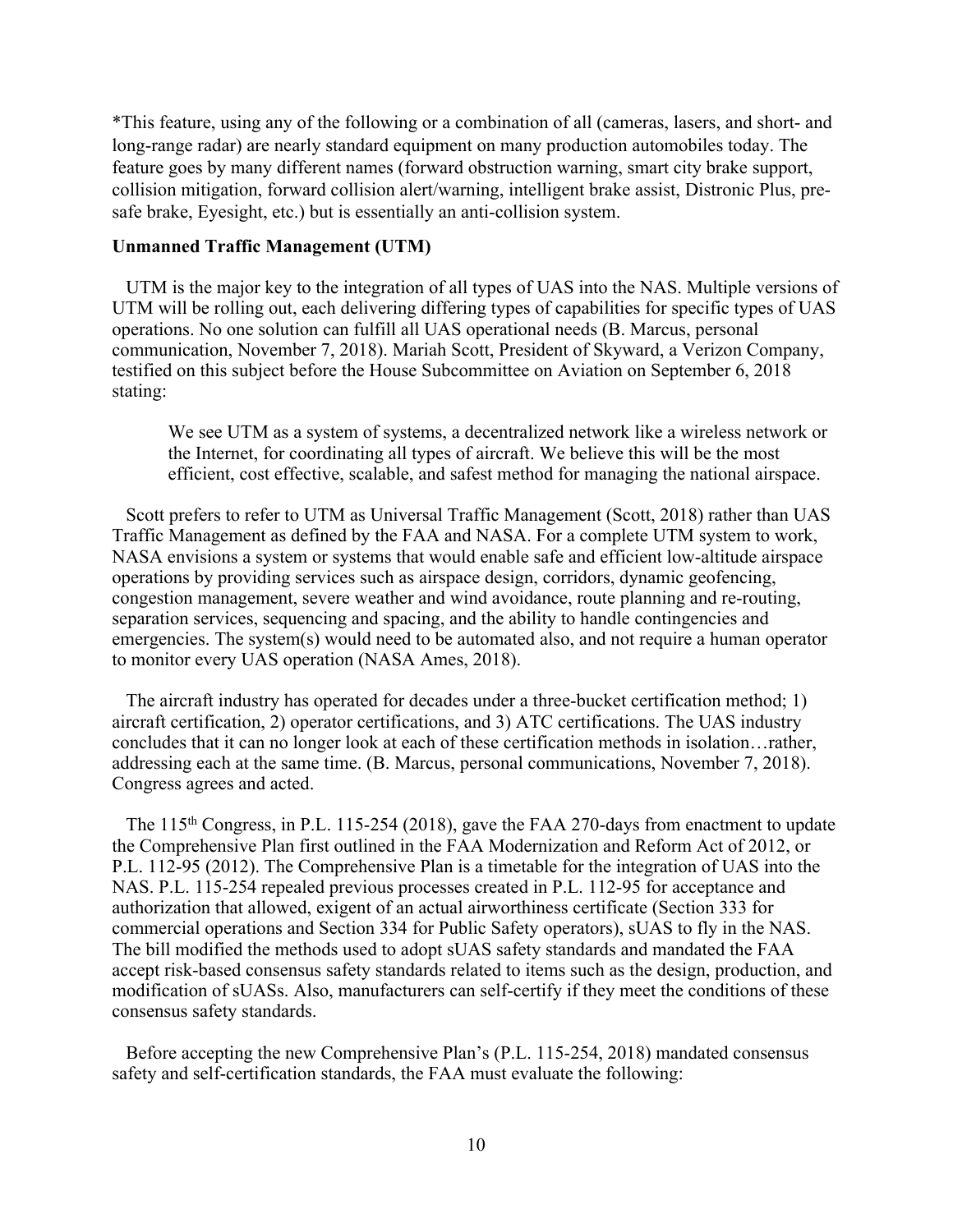- 1. Technologies or standards related to geographic limitations, altitude limitations, and sense and avoid capabilities.
- 2. Using performance-based requirements.
- 3. Assessing varying levels of risk posed by different small unmanned aircraft systems and their operation and tailoring performance-based requirements to appropriately mitigate risk.
- 4. Predetermined action to maintain safety in the event that a communications link between a small unmanned aircraft and its operator is lost or compromised.
- 5. Detectability and identifiability to pilots, the Federal Aviation Administration, and air traffic controllers, as appropriate.
- 6. Means to prevent tampering with or modification of any system, limitation, or other safety mechanism or standard under this section or any other provision of law, including a means to identify any tampering or modification that has been made.

 All prospective sUAS and UAS operators at some point in the future will have to prove to the FAA that they can operate a safe, airworthy vehicle using this new consensus-based safety approach to certification using performance-based requirements. Commercial operators previously had to demonstrate these requirements by obtaining a Section 333 exemption. The last 333 exemption was issued on September 28, 2016 and have since expired. 14 U.S.C Part 107 now regulates all commercial sUAS operations. Public safety agencies will continue to demonstrate these requirements by applying with the FAA for a Blanket or Jurisdictional Certificate of Waiver or Operation (COA). Also, 49 U.S.C. 44101 requires that, with a few exceptions (e.g. U.S. Armed Forces aircraft), an sUAS be registered. 14 CFR Part 48 provides for the registration of a sUAS through the FAA website. §48.15(b) provides an exception to the registration requirement if the the UA weighs .55 pounds or less. Registration was halted by a court action for several months until Congress reinstated sUAS registration on December 12, 2017 with P.L. 115-91 Section 1092(d).

 P.L. 115-254 (2018) also mandated that all sUAS operations be regulated, even hobby flights. Model aircraft operators flying at local AMA clubs will be required to take an aeronautical knowledge and safety test. The FAA has 180-days from the enactment of P.L. 115-254 to develop this test. And eventually, anyone who flies anything in the NAS, including modelers, will be required to have Remote ID. This was the intent of Congress in P.L. 115-254 behind the repeal of Section 336 (the exemption in P.L. 112-95 that prevented the FAA from regulating model aircraft flyers). It is no secret that the model aircraft community is highly upset by this repeal, but they must be brought into the fold.

# **LAANC – The First Step toward UTM**

 A major portion of controlled airspace in the United States under 400' AGL, as of this writing, is segmented into blocks with the LAANC system. This was the first step toward UTM. LAANC has processed more than 50,000 applications from drone operators for authorization to fly in controlled airspace since the program started in November 2017 (FAA News, 2018). Now that all aircraft operations (including kids flying big box store drones and hobby flyers flying model airplanes and helicopters) will be regulated, and LAANC has been fully implemented, operators in the next step will be required to demonstrate to the FAA that they know who else is flying in their area, and where. This will be accomplished through remote identification (estimated by an industry expert within one year).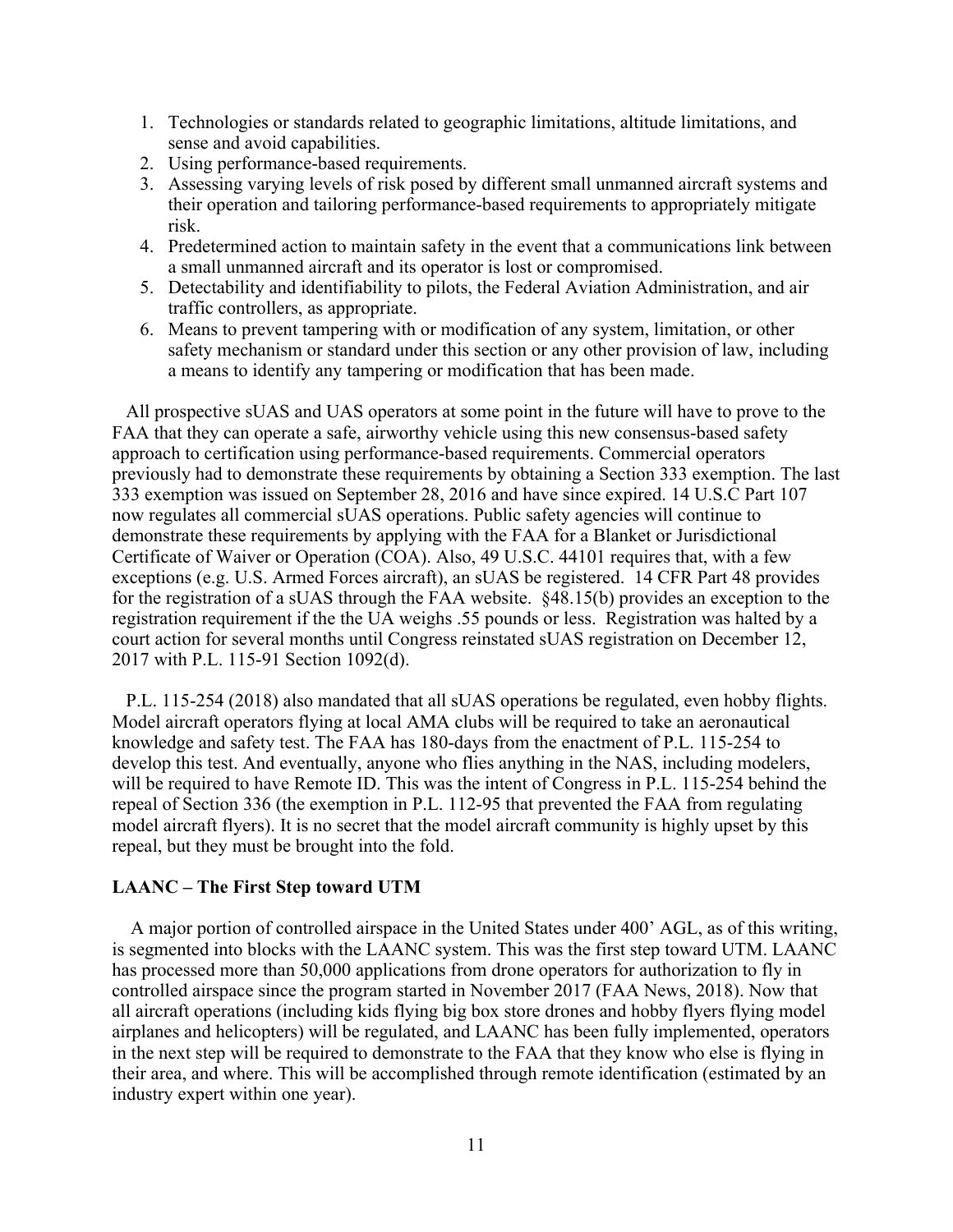#### **Remote ID – The Next Step**

 In 2015, the FAA chartered the Unmanned Aircraft Systems Identification and Tracking Aviation Rulemaking Committee (ARC) to provide recommendations to the FAA regarding technologies available for remote identification and tracking of UAS. (ARC Recommendations. 2017). Although some decisions of the working groups were not unanimous, the ARC reached general agreement on many of their recommendations to the FAA. But the ARC did not reach consensus on an applicability threshold for ID and tracking requirements. The bottom line behind the difficulties the groups faced was due to competing interests, and who should be exempted from ID requirements. Modelers felt strongly that they should be exempt. Also, initially there was a push to exempt public safety from the requirements. FAA Administrator Daniel K. Elwell, during a speech at InterDrone Las Vegas on September 5, 2018 (before P.L. 115-254 became law), commented that the FAA must be able to identify everyone who is flying in the NAS, "But right now, the FAA's hands are tied by a law that says we cannot require remote identification on model aircraft," Administrator Elwell stated. He also pointed out that "until we can set remote ID requirements that will be universally applied to every drone…until we can make sure everyone is following the same rules inside the system…full integration just isn't possible." (Elwell, 2018).

 Congress gave the Administrator what he wanted. But how long will it take to develop a Remote ID system or systems industry and government can agree upon? The DOD, the Department of Justice (DOJ), and the Department of Homeland Security (DHS) take national security seriously, and ID tracking is imperative to that mission. They must be able to identify anything flying near sensitive areas, especially considering Congress in P.L. 115-254 gave the DOJ and DHS permission to eventually down errant drones that are a threat to government and national security assets. They must coordinate with other agencies, conduct research, and conduct rulemaking first. The "Preventing Emerging Threats Act of 2018" (which was not included in the UAS section of P.L. 115-254, but later at page 337 in Division H) gives these agencies the authority to detect, identify, monitor and track UAS without prior consent if a UAS poses a threat to the safety or security of a covered facility or asset. Covered facilities or assets include a wide breath of protected government facilities like prisons, federal buildings and other federal assets. Protection missions undertaken by DHS (functions of the U.S. Coast Guard and U.S. Customs and Border Protection, including securing or protecting facilities, aircraft, and vessels); duties of the U.S. Secret Service (dignitary protection); DOJ assets and facilities under the protection of U.S. Marshalls and Federal Bureau of Prisons; and the protection of National Special Security Events, are all included. These agencies have the authority to identify and track errant UASs, attempt to warn the operator if possible, then disrupt, seize, or exercise control over the UAS. And if necessary, they can use reasonable force to disable, damage, or destroy the errant UAS. The Feds are serious about this issue and clearly want strict guidelines for an ID tracking system that will ensure security of high priority facilities and targets and address counter-UAS issues. Reaching a consensus with industry is difficult. And the plethora of developers and manufacturers of counter-UAS systems are not helping. These companies have a vested interest in exaggerating the fear of drones, and the perception of the threat they pose to the NAS and national security. According to a recent Wall Street Journal article, this issue is becoming a major impediment that will delay UAS rulemaking and integration (Pasztor, 2018).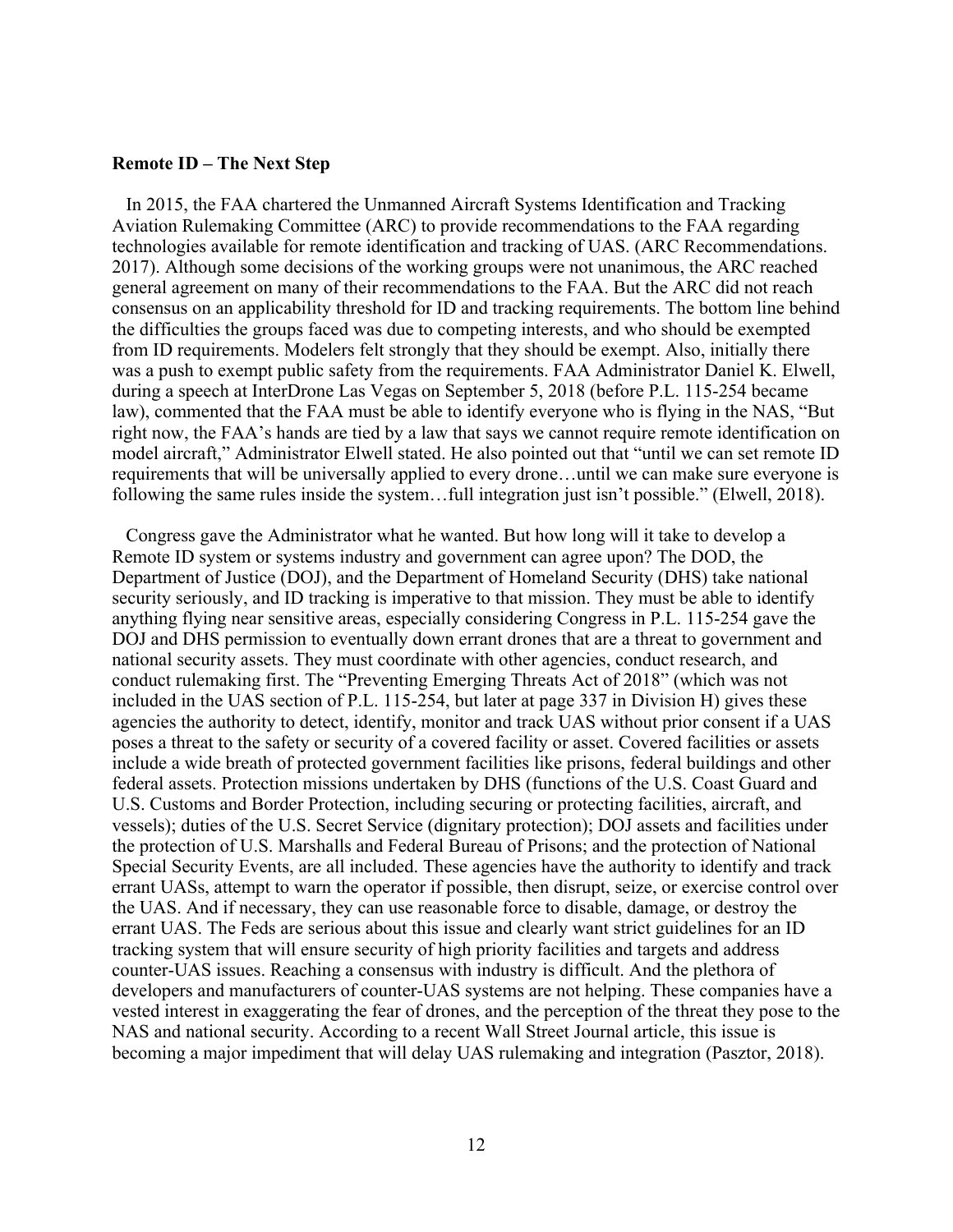Eventually, the path to full UTM will include redundant command and control paths to the vehicle (Command and Control or C2), and electronic identification that facilitates automated deconfliction, or Detect and Avoid (DAA).

# **UTM and Remote ID Funding – Who Will Pay?**

 The industry and legislators face a major challenge. Who will pay for these systems? The Drone Advisory Committee (DAC) – which until recently was under the auspices of the RTCA but is now commissioned directly by the FAA, is a broad-based, long-term federal advisory committee that provides the FAA with advice on key UAS integration issues. The committee is comprised of CEO/COO-level executives from a cross-section of stakeholders representing the wide variety of UAS interests, including industry, research and academia, retail, and technology (FAA. 2018). The DAC established Task Group 3 (TG-3) to research and recommend funding avenues to facilitate full UAS integration into the NAS. The sub-committee released their *Drone Integration Funding* final report in March 2018 (DAC, 2018). The group offered numerous suggestions for longer-term funding and potential funding mechanisms. The Airport and Airway Trust Fund should not fund UAS integration the group suggested. The group recommended, however, that drone industry-related activities should be funded by a comparable mechanism. TG-3 offers several options; user fees, point of sale tax, business use or transaction tax, public/private partnership, auction or lease of airspace, and/or airspace access charges.

 The DAC TG-3 also summed up the issues facing UTM deployment in page eight of their report (DAC, 2018). They list eight impediments to rulemaking milestones. One of the more interesting includes President Trump's Executive Order 13771 (January 30, 2017) – which requires each agency to identify two regulations to repeal before initiating a new one. Could this delay FAA rulemaking? Also, on their list is the collaboration between FAA and the national security and law enforcement agencies on security and counter-UAS issues. Most importantly TG-3 stressed; resolution of the recommendations of the ARC on identification and tracking rulemaking is critical. UTM will only become a reality when the industry and government reach a consensus on some sort of Remote Identification, or Drone ID.

# **The Industry is Emerging Quickly**

 NASA's UTM national testing campaign consisting of four Technology Capability Levels (TCL) (started in 2016 with an anticipated completion date of 2020), is well into Level 3 tests according to documents on the NASA UTM website. (NASA-UTM). Level 2 testing focused on BVLOS in sparsely populated areas. Level 3 tests include cooperative and uncooperative UAS tracking capabilities to ensure collective safety of manned and unmanned operations over moderately populated areas. Level 4, with test dates to be determined, would involve UAS operations over high-density urban areas in anticipation of tasks for package delivery, news gathering, etc. The UAS Integration Pilot Program (FAA, 2017) was launched last year by President Trump as a means to further define and speed up this progress.

# **UAS Integration Pilot Program**

 The 2017-2018 work between industry and government under the UAS Integration Pilot Program (IPP) (FAA, 2017) is an effort to evaluate a host of operational concepts, including night operations, flights over people and BVLOS, package delivery, detect-and-avoid technologies and the reliability and security of data links between pilot and aircraft. These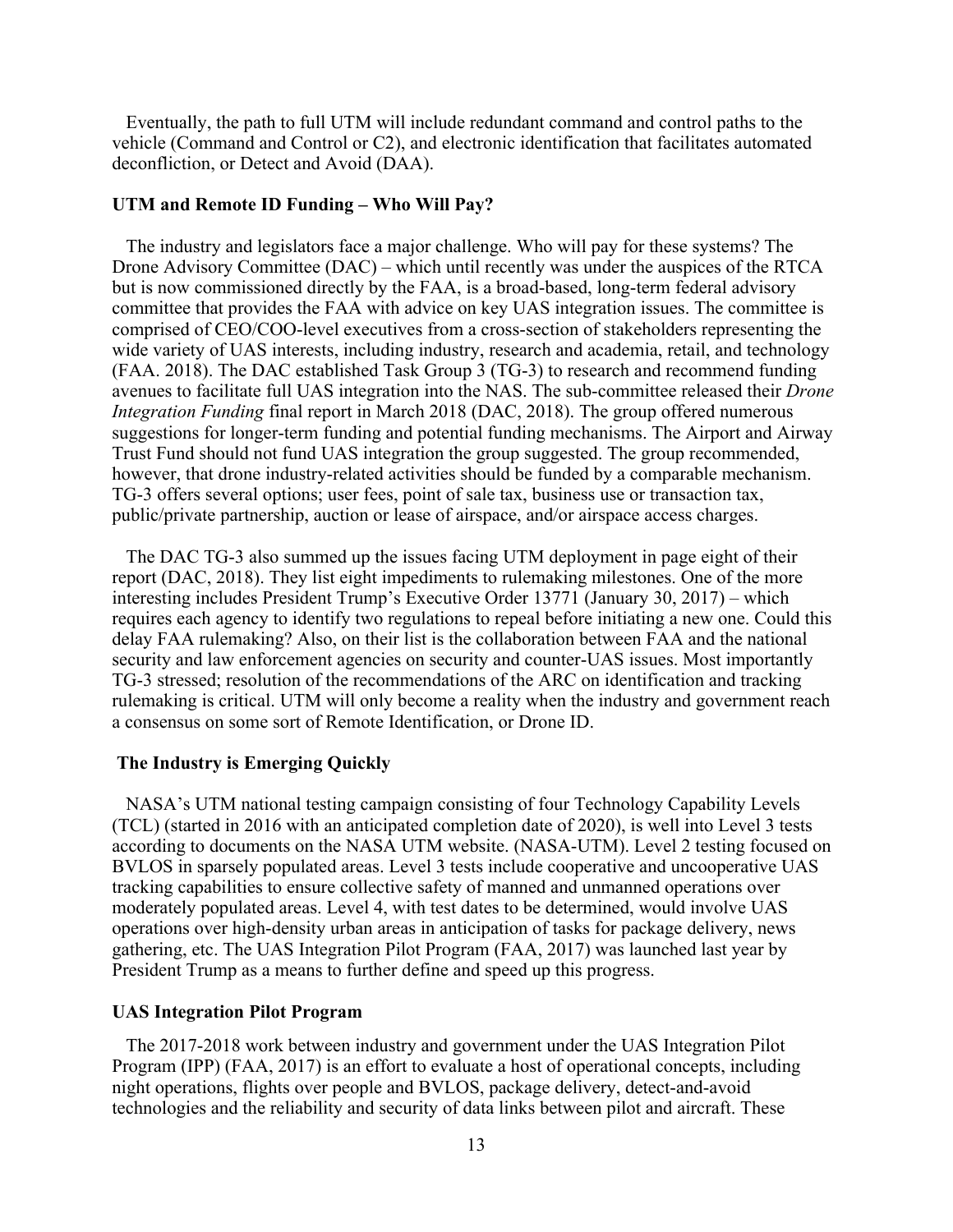operational capabilities may allow supplementing more manned helicopter operations than previously thought. One such program emerging from this IPP is the Kansas Department of Transportation and IRIS Automation testing that began late October 2018, focusing on enabling new detect and avoid capabilities for UAS in BVLOS operations in rural communities (AUVSI News, 2018). The Lee County, Florida, Mosquito Control District, one of ten awardees of the program, proposes using a 1500-pound UAS for aerial applications to control and surveil mosquito populations. A majority of the awardees propose to research BVLOS, ADS-B and UTM and radar technologies that will give the FAA the data they need to implement programs and assist in rule-making.

# **Industry Standardization Efforts**

 Due to the lack of published UAS flight standards by the FAA, the industry has laid down a major effort to publish various standards that support elements such as manufacturing, flight training, flight operations, maintenance and specific segment (or functional area) uses. The information below comes directly from the relevant entities.

**National Institute of Safety and Technology (NIST) Efforts.** The National Institute of Standards and Technology (NIST) has developed a set of Standard Test Methods for Aerial Systems. These standards, which include flight testing methods, could eventually become the standard for credentialing local, state and federal government public service agencies, as well as hobbyists and commercial operators.

**Association of Unmanned Vehicle Systems International (AUVSI) Efforts**. The following is an excerpt from the AUVSI Top Operator Program website and literature:

Becoming a commercial drone pilot and operating a UAS represents an exciting and rewarding career in a dynamic and emerging industry, but from a regulatory perspective, there is little required for the commercial drone operator to demonstrate competency or proficiency in his or her operations (AUVSI, 2018).

 Excellent training courses are available to prospective UAS pilots, however to date, there is no industry unification with respect to Remote Pilot competency training or testing programs. This also effects the end users of UAS-enabled services, as there is no clear mechanism to ensure that the customer is going to receive what they believe they are paying for.

 The product or service the customer receives is of critical importance. How UAS pilots conduct themselves and ultimately how their UAS-enabled services are perceived by customers and the public is also critical. Trust and reliability are direct positive outcomes of a professional, competent UAS pilot.

 Research tells us that operating a UAS presents unique human performance and riskproducing factors that can manifest into mistakes, mishaps and accidents. Even simple mistakes can translate into both direct and indirect costs, ranging from small inconvenient losses to catastrophic expenses. If these risk factors are not perceived accurately and treated appropriately by the UAS pilot, they expose themselves and their clients to these potential losses. A professional UAS pilot's responsibility is above all else, safety, due diligence and duty of care, which covers many aspects of personal and professional responsibilities.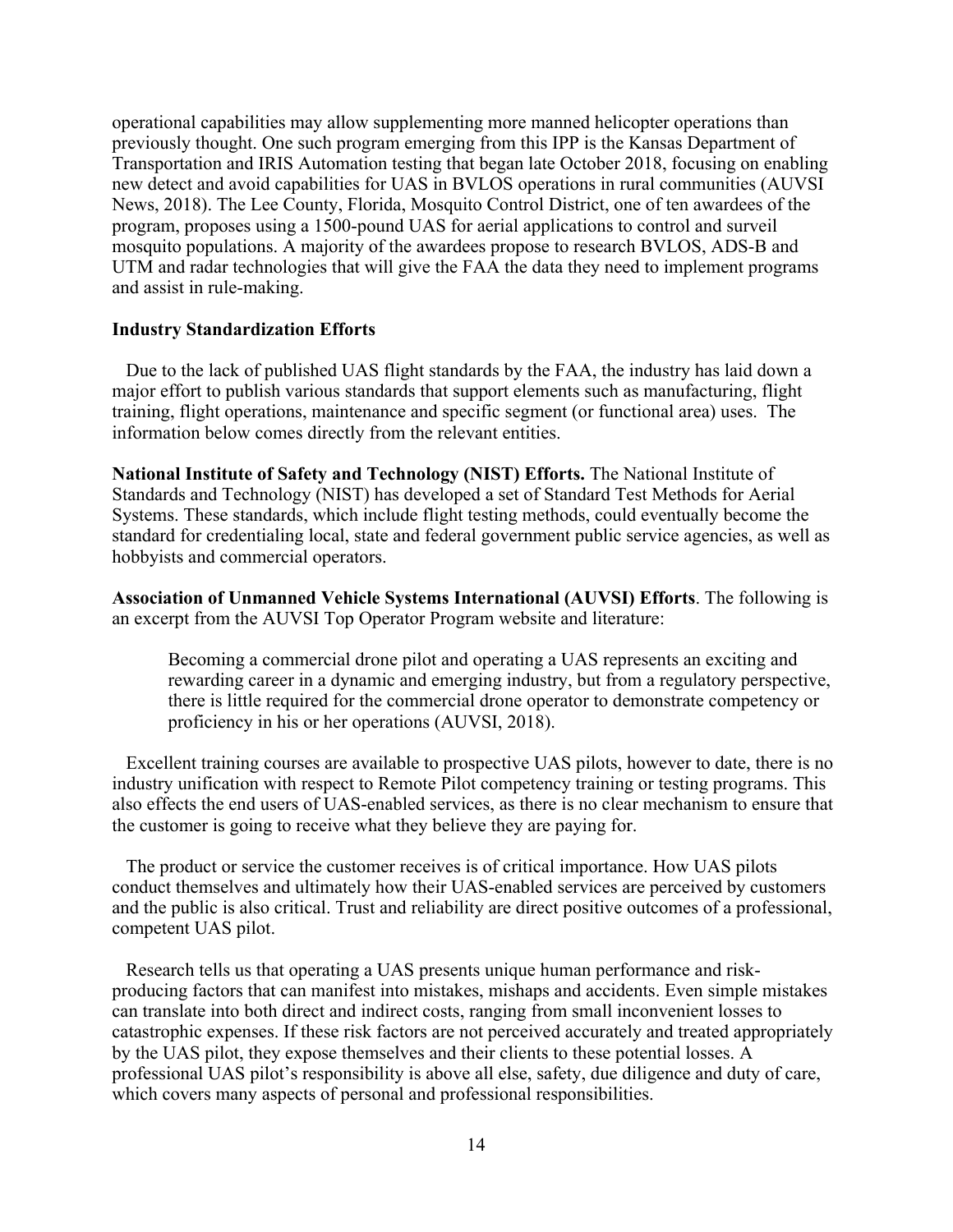The Trusted Operator Program (TOP) and the TOP Protocol Certification Manual (PCM) is an international guide to closing the gaps between basic regulatory compliance and encompasses elements of:

- Safety culture
- Airmanship
- Codes of conduct
- Risk management
- Best practices
- Human performance in the system
- Automation awareness
- Non-technical skills

 Mastering awareness and competency in these areas is paramount to ensure the safe and sustainable future of the commercial UAS industry.

**American Society for Testing and Materials (ASTM) Efforts**. The ASTM produced several standards for the UAS industry. One, is a guide to provide a standardized means of facilitating Remote Pilot training. The guide should be used by all individuals and agencies that train such persons and is intended for two distinct readers: educators who wish to develop curricula and training courses, and individual pilots wishing to raise their knowledge level for particular flight operations. The guide describes the knowledge, skills, and abilities required to safely operate unmanned aircraft for commercial purposes. A Civil Aviation Authority (CAA) may, at their discretion, use this guide to aid the development of existing or future regulations. The guide addresses powered fixed-wing, vertical-take-off and lift and rotorcraft UAS, but not other potential unmanned aircraft categories (for example, glider, lighter-than-air, etc.).

**National Fire Protection Association (NFPA) Efforts.** This organization has endeavored to publish standards for public safety operations. The *NFPA® 2400, Standard for Small Unmanned Aircraft Systems* (from their literature), is being developed by representatives from all types of public safety departments with UAS, including the fire service, law enforcement, and emergency medical services. The scope of NFPA 2400 covers the following; organization deployment and considerations for sUAS, professional qualifications for sUAS public safety personnel, and maintenance of sUAS.

**Department of Interior (DOI).** Published the *Interagency Fire Unmanned Aircraft Systems Operations Guide* (PMS 515) in July 2017. A publication of the National Wildfire Coordinating Group, the Guide types UASs, assigns operational characteristics and standardizes radio call signs, and lays out operational requirement and considerations for UAS in interagency wildland fire fighting roles. The Guide also defines airspace coordination, recommends elements for flight operation planning and procedures, considers safety and risk mitigation, and defines UAS incursion situations.

**Public Safety UAS Best Practices – Regional UAS Standards.** The North Central Texas Council of Governments (NCTCOG) and the Capitol Area Council of Governments (CAPCOG) collaborated on a project that created and published Standard Operating Guidelines to assist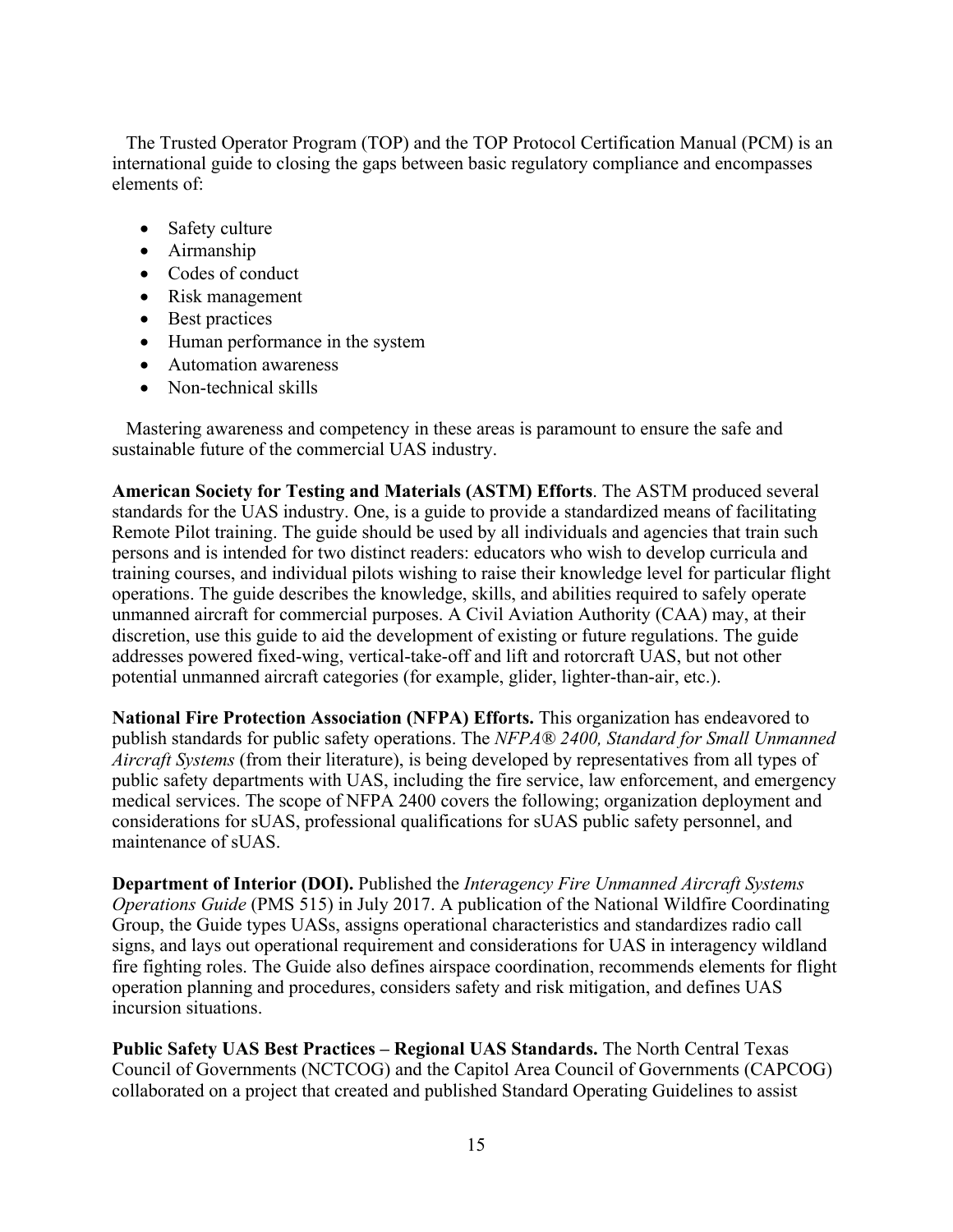public safety jurisdictions regionally and statewide in developing UAS programs and response operations. The 45-page document of best practices is the collaboration of Coitt Kessler (Austin FD) and Greg Cutler (Mansfield OEM, and a member of the North Texas UAS Response Team) and members from the NCTCOG, CAPCOG, and their subcommittees. The intent is for jurisdictions to adopt and incorporate these best practices into their UAS programs. The document will assist in creating common program and response operation standards throughout the region and state. The Guidelines are meant to be a living/breathing document to be updated yearly and released by a joint committee of the two COGs or as needed.

# **Education Segment of Industry**

 One vital component of the future of the UAS industry is related to growing an intelligent, safety minded workforce who are capable of enhancing future industry accomplishments. Educating future pilots, engineers, operators, and related professionals has already begun. In the lower levels, we enjoy aggressive movement in the Science, Technology, Engineering and Math (STEM) programs from K-12 in public and private education offerings. UAS is fully integrated in this realm. States and organizations have been fully engaged. As an example, Embry-Riddle Aeronautical University supports the Gates Aerospace Institute in the state of Florida at over 85 high schools. Insitu INC supports an annual Roboflight Academy in Washington state which is a week-long sUAS STEM program of immersion into UAS engineering and flight. In Texas, Drone Innovations Inc. is an organization with a STEM outreach supporting a five-state area which brings drone kits to the K-12 levels focusing in robotics, engineering, and video production. In the collegiate environment, the FAA's Center of Excellence for UAS Research supports the Alliance for System Safety of UAS through Research Excellence (ASSURE). There are 23 institutions of higher learning who participate as members of affiliates.

 Both STEM programs and collegiate education (degree seeking and professional programs) are on the rise and are feeding this industry with professionals who will provide continuous improvements and innovations. Exploration and discovery appears in K through Masters degree levels which mimics the levels of interest not seen since the Second World War. All of this work will continue to expand and develop a growing industry with future leaders.

#### **Threats to the Integration of UAS into the NAS.**

 According to Brian Wynne, President of AUVSI and Gary Shapiro, CEO of the Consumer Technology Association (techcrunch.com, 2018), there is a group of lawyers (the Uniform Law Commission, or ULC) meeting soon in Detroit that are trying to limit UAS operations using the guise of "privacy concerns." According to Wynne and Shapiro, the group is planning to propose nationwide legislation that draws an inflexible, arbitrary line 200 feet in the sky and, if enacted by the states, would establish a new aerial trespass law. Essentially, it would prevent any overflight of UAS over private property below 200 feet above ground level. The ULC's proposal, according to Wynne and Shapiro, would create roadblocks to UAS use, stifle innovation, halt job creation and slow growth in a still-nascent industry. They also feel it could prevent businesses and public service organizations from using UAS and could limit, among other commercial operations, powerline and railroad inspections. And according to Wynne and Shapiro, the ULC proposal incorrectly states the DOT, FAA and others are supportive of their Act despite on-the-record letters opposing ULC efforts. But, the ULC plans to promote their Tort Law Relating to Drones Act (NCOCUSL, 2018) drafted in July 2018, anyway.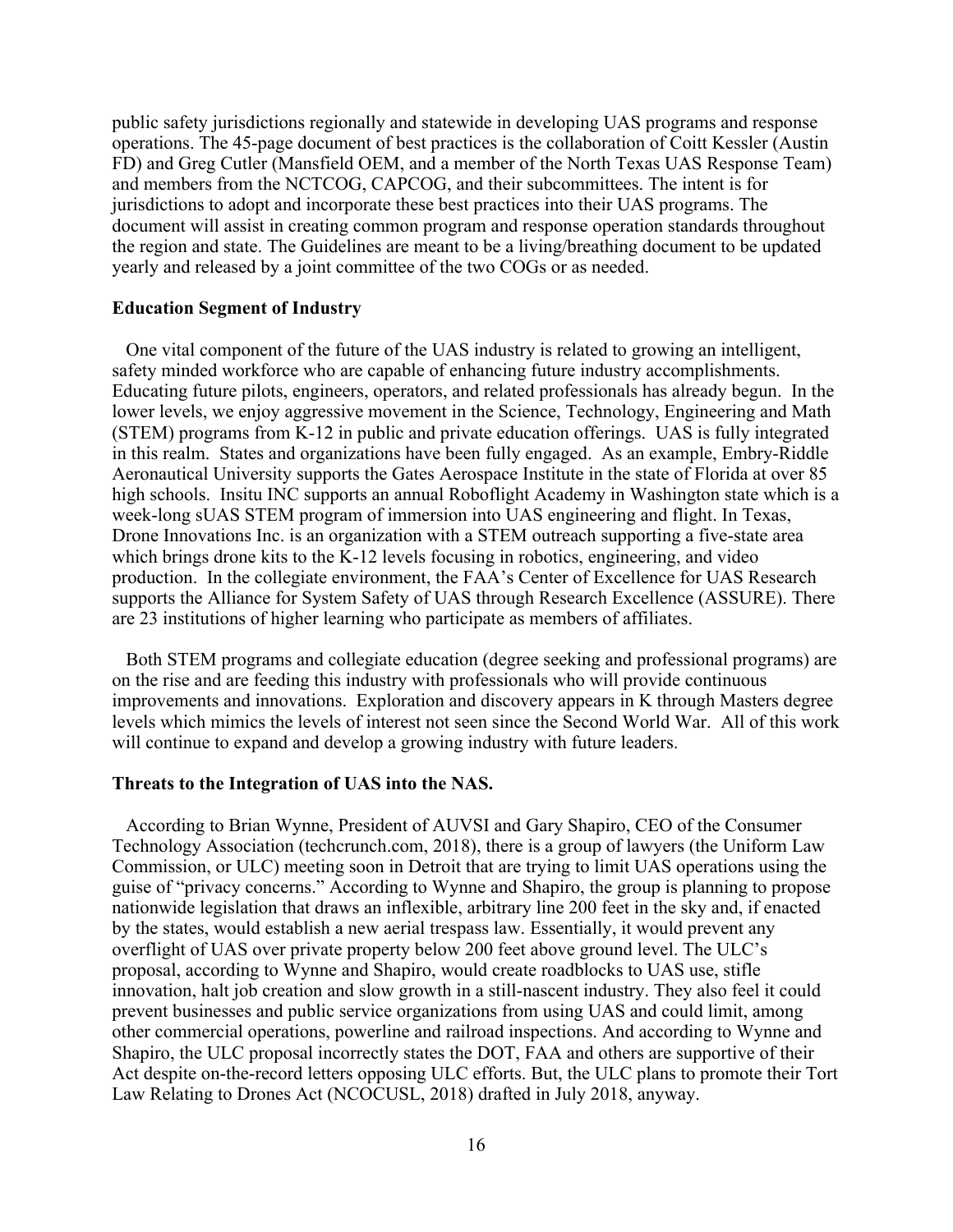Similar legislation, the Drone Federalism Act of 2017, or S. 1272, was a bill introduced in the 115th Congress by U.S. Senators Tom Cotton (R-AR), Dianne Feinstein (D-CA), Mike Lee (R-UT), and Richard Blumenthal (D-CT) on May 25, 2017. The bill was read twice and referred to the Committee on Commerce, Science, and Transportation, but luckily never gained any traction and has since died.

# **Enforcing UAS Regulatory Compliance.**

 The U.S. Government Accountability Office (GAO) is currently conducting a study on how local law enforcement agencies are handling UAS compliance and enforcement issues. Among some of the questions asked include; to what extent are UAS operations a law enforcement issue or a risk to the public in a particular agency's jurisdiction; familiarity with FAA UAS regulations; the extent of contact with the FAA's Law Enforcement Assistance Program (LEAP), and/or communications with local Flight Standards District Offices. The study seeks to learn the amount of support local agencies give to the FAA during investigations of non-compliance with FAA rules. They also want to know if local agencies are pursuing separate criminal or misdemeanor UAS investigations and taking enforcement action separate from the FAA's compliance process. They want to know if the investigations local agencies undertake differ from those involving the FAA. The GAO also wants the respondents to rate the potential challenges their agencies undergo in completing a UAS compliance or enforcement investigation, for instance; lack of evidence, lack of Aircraft Safety Investigator (ASI) knowledge or training in handling UAS investigations, lack of FAA resources to devote to investigations, or other impediments. And lastly, the GAO wants to know what more the FAA could do, if anything, to further support the safety of all aircraft in the NAS.

 State, county, and local police officers generally cannot enforce federal regulations. Also, state, county, and local police officers cannot make property seizures for violations of federal regulations. State, county, and local agencies can only take enforcement action, or seize property, when a local ordinance, county or state law is violated. Upon being alerted of an errant UAS operator, state, county, and local law enforcement officers can seek out the errant UAS operator, and if found conduct an interview. The errant UAS operator's information can then be passed to an FAA ASI. The extent of the interview is limited to whether there is a local ordinance, county, or state law violation. In the absence of both, if the person being contacted about the errant UAS operation refuses to cooperate, the state, county, or local law enforcement officer cannot detain that person and must let them go.

 P.L. 115-254 (2018) (the 2018 FAA Reauthorization Bill), in its final stages through Congress, had a provision added by the Senate. Codified in the bill, it is now a federal crime to "knowingly" (acts consciously or with knowledge or complete understanding of the facts or circumstances) or "recklessly" (defined as the state of mind where a person deliberately and unjustifiably pursues a course of action while consciously disregarding any risks flowing from such an action) disrupt the operation of an aircraft carrying 1 or more occupants with a UAS in a manner that poses an imminent safety hazard to such occupant(s). Operating within a runway exclusion zone is included. An operator can be fined and imprisoned up to one year, or both. If serious bodily injury occurs out of such an act, the perpetrator can get a fine and imprisonment for up to 10 years, or both. Take out an airliner, and the UAS operator will get life. Each state now needs a law similar to 18 U.S.C. 39B, *Unsafe Operation of Unmanned Aircraft,* that gives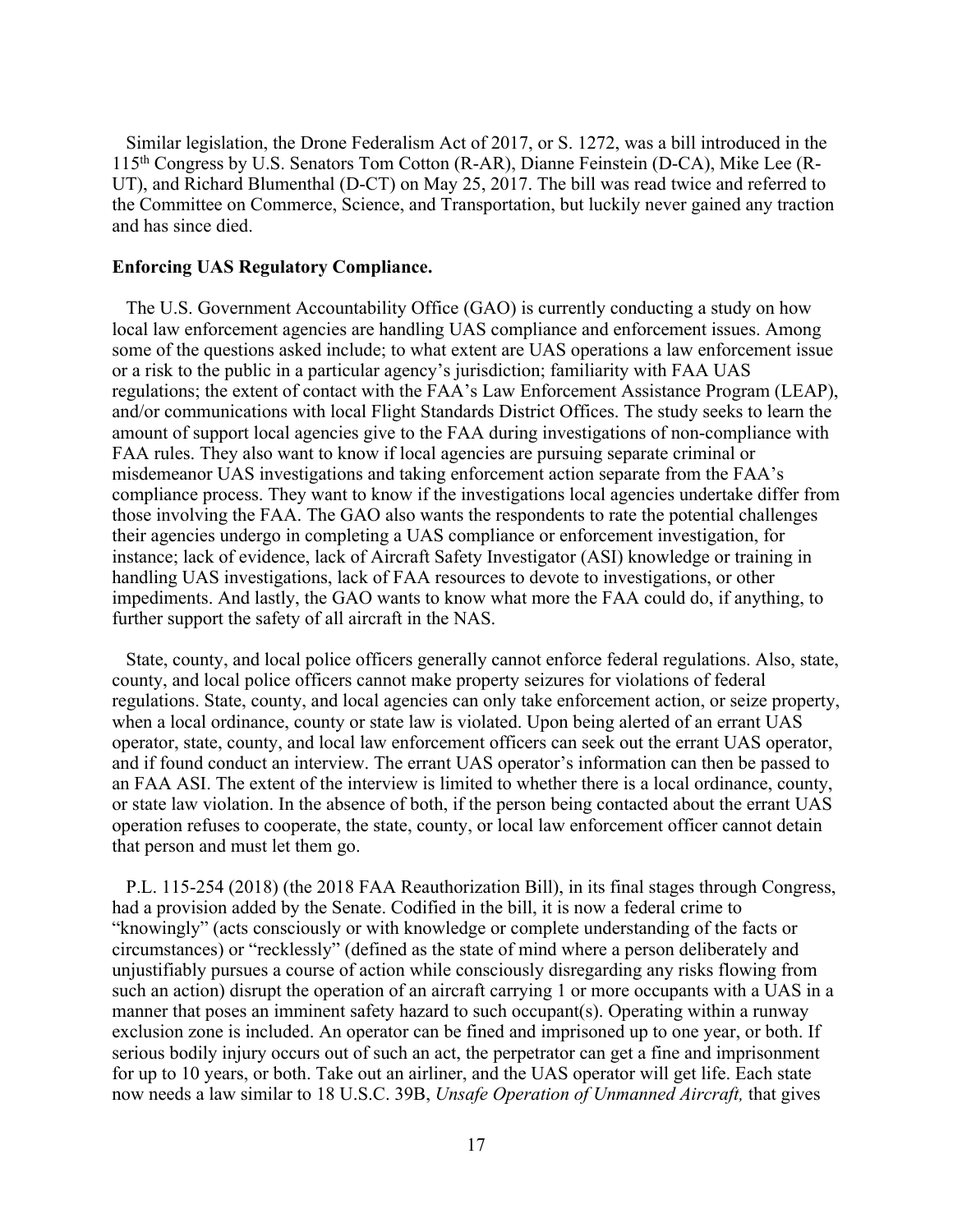law enforcement officers powers to make an arrest and seize a UAS when said UAS is operated in a reckless manner or posing a safety hazard to manned aircraft or people on the ground.

 The development of laws prohibiting the shining of a laser light at an aircraft followed a similar path suggested above. In February 2012, it became a federal crime to aim a laser light at an aircraft (P.L. 112-95, 2012). Shortly thereafter, the Texas Legislature created Penal Code *42.14 Illumination of Aircraft by Intense Light*. Before this legislation was enacted, local, county and state law enforcement officers had few options to deal with individuals pointing laser lights at aircraft. This is the state of the law now in Texas, and many states, regarding errant UAS enforcement. If a law enforcement official caught a person aiming a laser light at an aircraft before the state law listed above was enacted, their only option was to charge the subject with the penal code violation of Assault if the intense light caused pain or damage to the eyes of the pilot(s). The perpetrator's information could then be turned over to the FAA for possible pursuit of civil fines. This ambiguity was removed from the law at both the state and federal level. A person pointing a laser at an aircraft can immediately be arrested by a local, county or state law enforcement officer, placed in jail, and the laser light seized as evidence. This gives the arresting agency time to contact the proper federal authorities, who can then decide if the case rises to the level needed for federal prosecution. The U.S. Attorney's Office can choose to take over prosecution of the case or allow the state court to handle the matter. Either way, the perpetrator is off the streets and no longer creating a danger to air commerce. Local, county and state law enforcement officers in every state need a respective state version of *18 U.S.C. 39B, Unsafe Operation of Unmanned Aircraft.* So far this year, only ONE state has proposed this kind of legislation; West Virginia.

### **Federal Preemption and State and Local Laws**

 As of July 2018, at least 30 states had attempted to pursue or were actively pursuing legislation to regulate the use of UAS. Eleven states (CA, DE, FL, IA, MI, MS, NM, SC, UT, VT and WA) were/are pursuing legislation to prohibit the operation of UAS over and into correctional institutions (Cauthen, 2018). Some municipalities have also done the same to limit drone flights over their city limits. The city of Newton, Massachusetts in December 2016, passed an ordinance requiring drone registration and banned flights below 400' AGL over city limits. The ordinance was later struck down by a U.S. District Court judge (Singer v. Newton, 2017). Many towns and states are more concerned about privacy rights and wording their legislation accordingly. Unfortunately, many of these proposals are redundant and attempt to create new voyeur or trespass laws for activity that is already illegal under existing statutes. One legislator in New Jersey introduced a bill that quote; "urges the FAA to expand restrictions on flights of unmanned aerial vehicles" (NJ Res. No. 103, 2018).

 This SME Team is a huge proponent of FAA preemption, and at this time is not a fan of more state laws, or local ordinances hindering lawful, useful, and productive UAS operations. UAS are aircraft as defined by federal law, and thus should be regulated when they are being operated within the NAS, by federal regulations. Leave the regulating of UAS to the aviation experts. Unfortunately, politicians and legislators have a compulsive tendency to act purely on emotion or fear, creating bad law, or laws that have unintended consequences. An excellent case in point is the Texas Privacy Law added to the Texas Government Code in 2013. *Chapter 423: Use of Unmanned Aircraft*, which makes it a misdemeanor crime, with a drone; "to capture sound waves, thermal, infrared, ultraviolet, visible light, or other electronic waves, odor, or other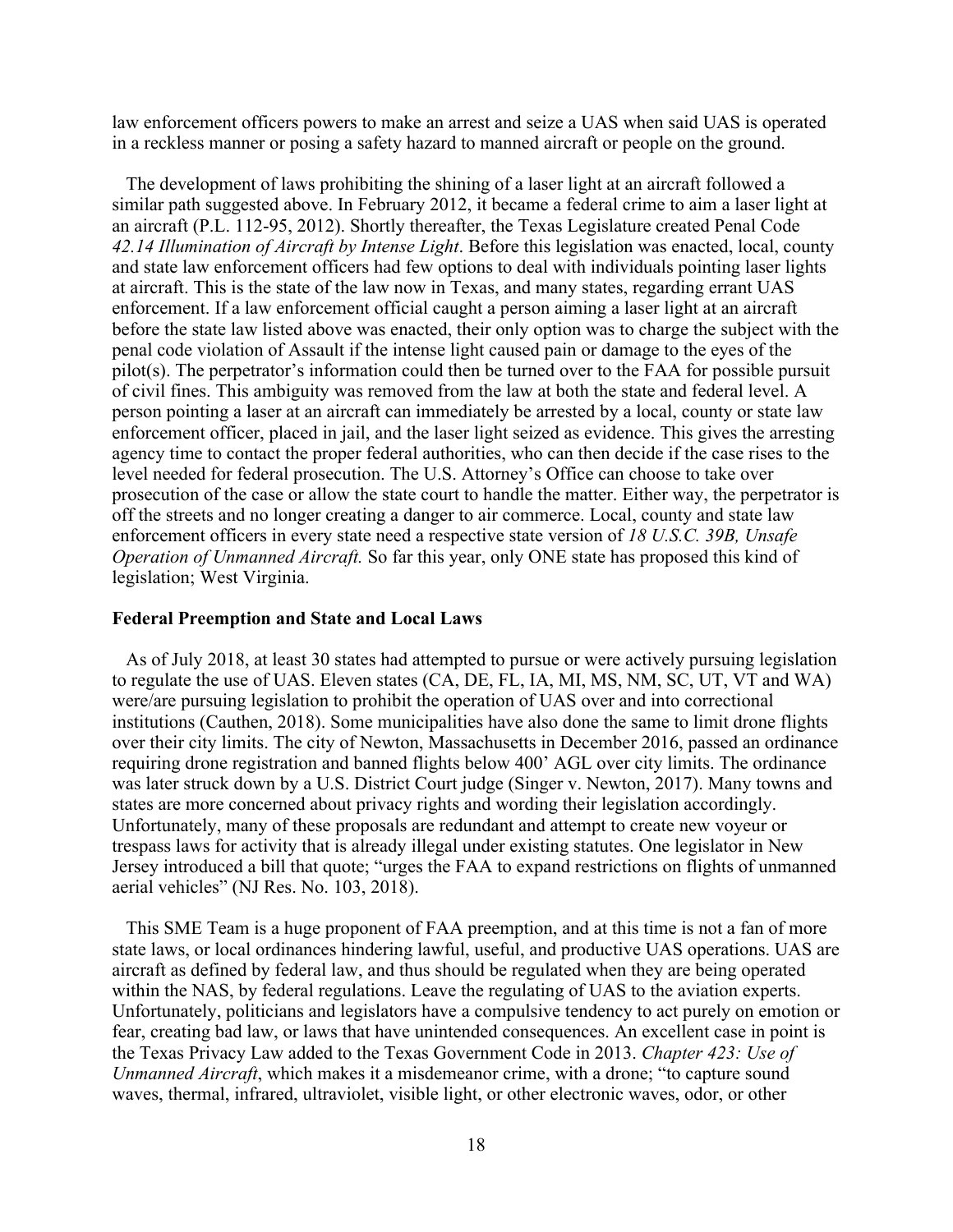conditions existing on or about real property in this [Texas] state or an individual located on that property." (Chapter 423, 2013). There are exemptions for law enforcement, utilities and ag inspections. But essentially, capturing images or video of private property with a drone – without immediately destroying them – is a crime in Texas. An owner or tenant of a privately-owned property can enjoin, in civil court, a penalty of \$5000 for all images captured in a single episode. If those images are uploaded to the Internet or broadcast on television, the responsible person can be enjoined in civil court for a penalty of \$10,000. Since most of the land in Texas is privately held, this law has essentially barred nearly all UAS use by journalists in the state. Yet a newsroom can send out a helicopter equipped with a high power gyrostabilized camera system to capture images of the same private property at any time. This is a shining example of bad and illconceived law. It is an unnecessary law that was created to prevent, ostensively in the future, what may or may not become an issue or problem and was already covered by existing laws.

# **Create Further Legislation: Only When the Timing is Right**

 In the future, however, once UTM is initiated and UAS are integrated into the NAS, it would not be considered unreasonable for local governments to impose some restrictions on UAS flights over their cities. This is especially true when delivery and passenger UASs take to the skies, as they certainly will. For instance, many cities have local rules that govern the weight of trucks that are allowed on certain streets or restrict truck traffic altogether. These are rules to ensure quality of life, by limiting excess noise and ensuring the safety of citizens and pedestrians. The same types of rules may be needed to limit the amount, type, or times (both day and night) of UAS traffic over certain areas. Citizens expect privacy, especially in their homes and immediate surrounds, or curtilage. Currently, UAS pilots must research or know the UAS laws in the areas where they are flying. An increasingly complicated patchwork of federal, state, and local UAS laws can and will be overwhelming for UAS pilots and discourage commerce. The FAA should take the bull by the horns and declare preemption. They should not be encouraging state and local legislative bodies to make new laws limiting UAS operations at this time. Once an autonomous UTM system, or systems, is developed, any new local rules for certain flight paths or altitude restrictions for instance that respect the concerns listed above, can be incorporated into those systems.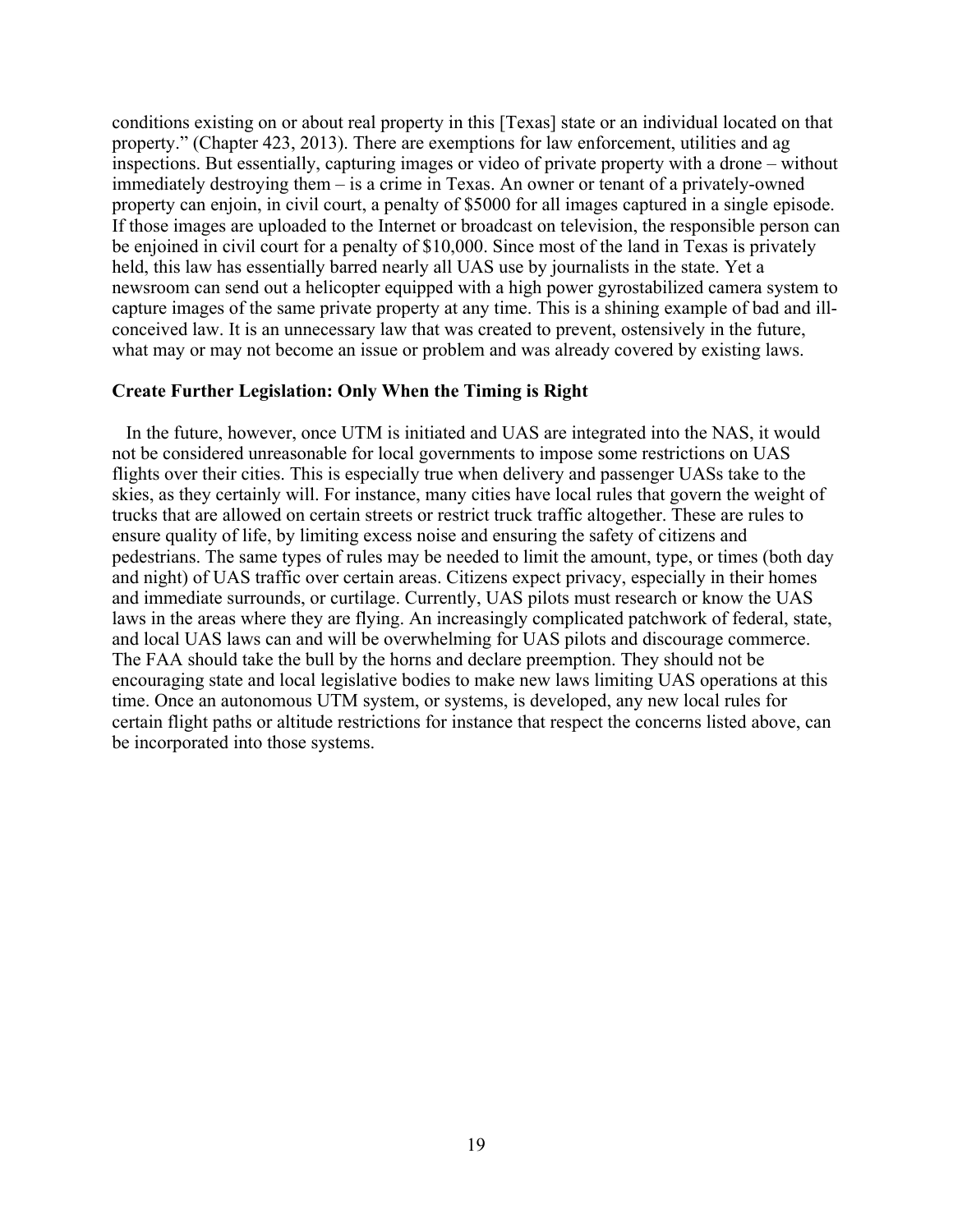# **Summary**

 Change is coming fast to this industry. The USHST could have easily chosen to disregard this issue because UAS integration into the NAS is already in progress. Without the assistance or influence of this report, the marketplace may have self-resolved the challenges presented by the relevant incidents and accidents. This report does, however, provide validation of the need for all the UAS development projects that are now in progress or planned with respect to high risk, lowlevel operations.

 UAS integration is happening because industries and consumers have captured the attention of Congress, and Congress is now ensuring it will happen. The technology advancements and speed to which they occur have become too important and beneficial to the masses. Therefore, Congress added Section 370 to P.L. 115-254, outlining the Sense of Congress on Additional Rulemaking Authority for the DOT and FAA. BVLOS, night time operations, and operations over people of UAS has tremendous potential, Congress stressed. It is believed this potential will enhance both commercial and academic use.

 UAS will spur economic growth through innovative application of emerging technology, and most poignant to our discussion on reducing not only fatal accidents, but all accidents, Congress wrote; "…advancements in UAS technology will have the capacity to ultimately improve manned aircraft safety." All ongoing efforts listed in this document supports the USHST's fatal helicopter accident reduction goal of 20% by the year 2020.

Finally**,** as the integration of UAS into existing helicopter entities is conducted, there will likely be some resistance to this idea and issue and UAS integration recommendations of this effort. The business case should be debated and argued separately as the focus of HSE-90 is helicopter accident reduction in high-risk operations.

#### **Recommendations**

**Optionally Piloted Vehicles**. Aside from the documented safety benefits (in reducing lives lost) and reduced costs of operating sUAS in traditional low level, dirty, and potentially complacent flying jobs where fatigue and boredom can become significant risk factors; the technology can be integrated into existing helicopters to reduce pilot workload, increase accuracy of targeted tasks, and increase productivity. Technology is advancing rapidly, and the industry could benefit from enhanced safety should a successful completion of an Integrated Pilot Program be applied to OPA platforms as well.

**Sense-and-Avoid Technology**. The integration of sense-and-avoid technologies into new and existing helicopters is the next logical step in the evolution of helicopter flight. This technology could also have an immediate effect on reducing fatal accidents in manned operations.

**Wire Strikes.** UAS and OPA may also be able to save lives in the aerial application industry segment where too many fatal wire strike accidents occur. Sense and avoid technology is another capability that should be integrated with these platforms for these operations.

**Preparing for the Future.** Section 350 of P.L. 115-254 refers to the use of UAS at institutions of higher education. The FAA must also address the use of sUAS at K through 12 education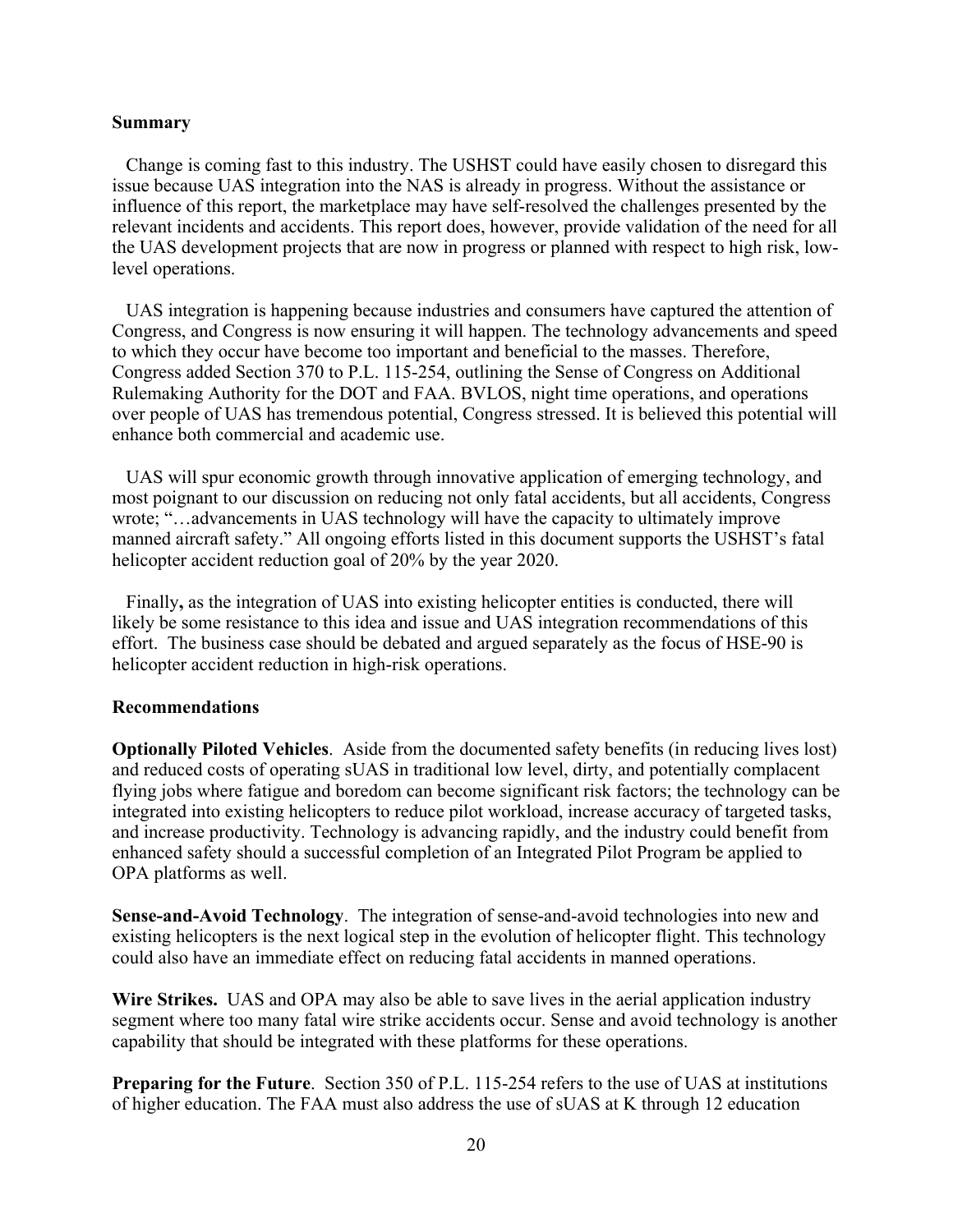levels, specifically STEM programs for school kids which get them interested in technology. The new regulations must address drone racing as well, an emerging sport that is growing in popularity and getting international attention. Knowledge, skills and abilities are continually built as a result of advancements. The workforce of tomorrow that will research, develop, manufacture and maintain these machines, however, must begin growing today.

**UA Replacing Helicopters in Specific Operations**. This analysis demonstrates that advancements and integrations can save lives with UAS in jobs that entail higher risk flight. Recommend operations for data collection in T&D and their supporting structures, conducting T&D surveys or patrol, pipeline patrol, and even wind turbine inspections be integrated first with UAS. As technology and regulatory environments allow, OPAs can help scale accordingly in these flight operations and most specifically to support frost protection in agriculture or similar jobs where risk to manned operations are susceptible to fatigue and boredom.

**Skills Assessments Beyond the RPC**. The current written test requirement for a Remote Pilot Certificate is acceptable with UAS under 55 pounds. However, UAS larger than 55 pounds are subjected to different rules at the moment. In the future, there will be a need to practically assess pilot flight skills due to complex operations with higher risk. Considering this, preparations have begun within the industry. The Trusted Operator Program from AUVSI extends the knowledge, skills and abilities beyond the limits of the RPC certification. The community based standards by these types of organizations can help reduce risk significantly.

**Preemption.** The FAA should declare Preemption. They should not be encouraging state and local legislative bodies to make new laws (except a state law similar to *18 U.S.C. 39B, Unsafe Operation of Unmanned Aircraft*) limiting UAS operations. Further state and local laws will only stifle the industry at this very important and delicate time.

**A Consensus on Remote ID or ID Tracking Is Needed.** There is confusion, disagreement, and divergent agendas separating industry and government (specifically federal law enforcement) on the resolution of recommendations for ID tracking. More research and development is imperative before rulemaking can begin. A consensus is critical and must be reached.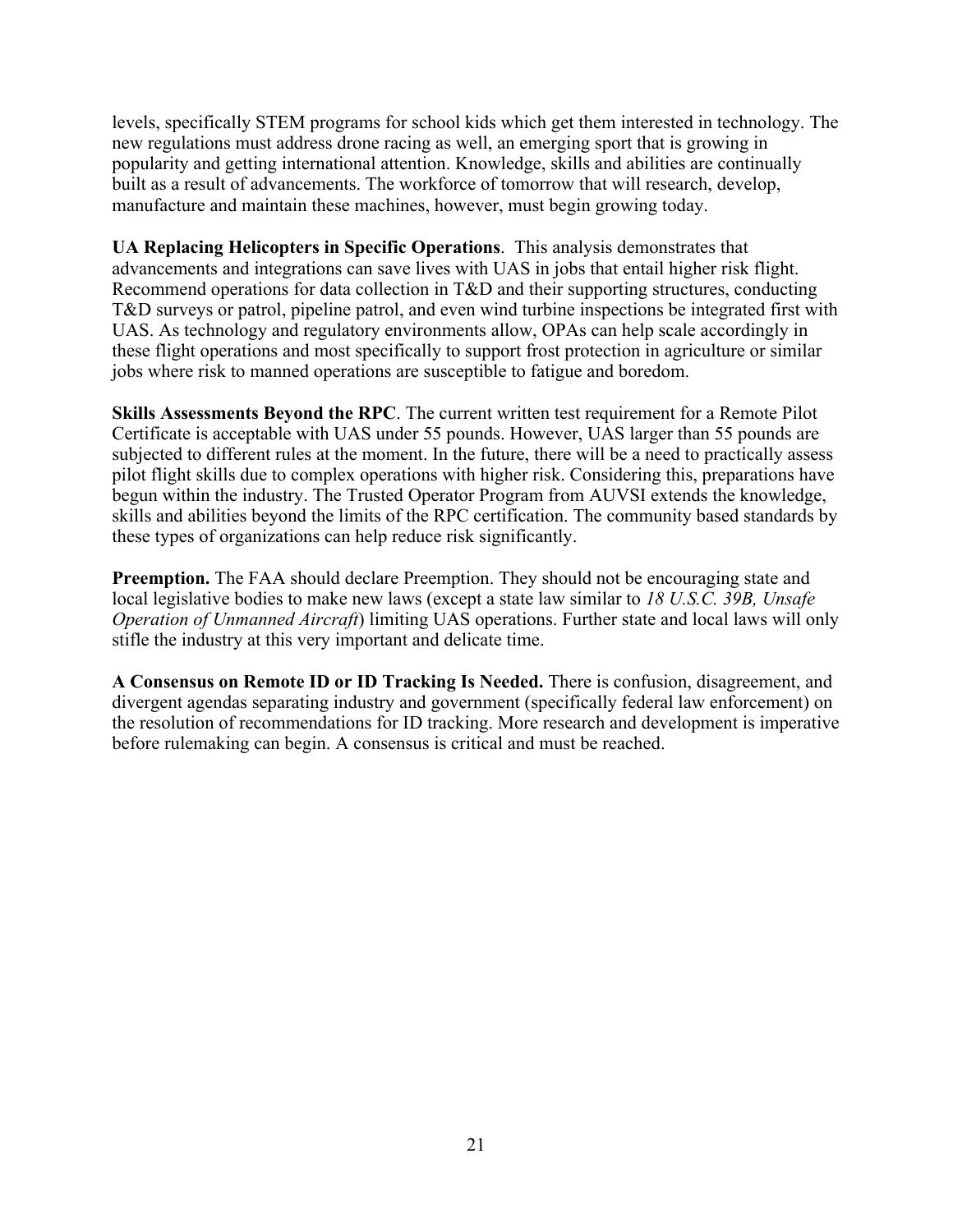# **References**

- AC#90-WLCR (2018). Well Clear Definition for Small Unmanned Aircraft Systems Operating Beyond Line of Sight. Retrieved from https://www.faa.gov/aircraft/draft\_docs/media/afs/AC\_90-WLCLR\_Coord\_Copy.pdf
- ARC Recommendations. (2017). Final Report to the FAA, September 30, 2017. Retrieved from https://www.faa.gov/regulations\_policies/rulemaking/committees/documents/media/UAS %20ID%20ARC%20Final%20Report%20with%20Appendices.pdf
- AUVSI News. (2018). Kansas Department of Transportation and Iris Automation Begin UAS Test Flights Under UAS IPP This Week, October 31, 2018. Retrieved from https://www.auvsi.org/industry-news/kansas-department-transportation-and-irisautomation-begin-uas-test-flights-under-uas
- AUVSI News. (2018). Going to the Top with AUVSI's Trusted Operator Program, Sept. 28, 2018. Retrieved from https://www.auvsi.org/going-top-auvsis-trusted-operator-program
- Cauthen, R. (2018). 2018 State UAS Legislation. Legal Division, Federal Law Enforcement Training Centers, DHS. Legal presentation at APSCON UAS Conference, Oct. 2018, Reno, NV
- Chapter 423 (September, 2013). Use of Unmanned Aircraft. Texas Government Code, Texas Privacy Act, Title 4, Subtitle B, Chapter 423, 83rd Leg. (H.R. 902) (Enacted), September 1, 2013.
- Colborn, M. (2015). Integrating UASs Into Existing Fleets. *Rotor & Wing International.* (May 2015). Retrieved from https://www.rotorandwing.com/2015/05/01/integrating-uass-intoexisting-fleets-aes/
- Colborn, M. (2016). Factors of Fatigue: Florida Agriculture Crashes Expose Risk. *Air Beat*, The Official Journal of the Airborne Public Safety Association. (January/February 2016).
- DAC. (2018). Drone Integration Funding. A report by the RTCA Drone Advisory Committee, March 2018. Retrieved from https://www.rtca.org/sites/default/files/dac\_tg3 funding report long term final.pdf
- Lillian, B. (2018). OIG Audits FAA on Drone Waivers, Calls for Eight Actions. Retrieved from Unmanned Aerial On-Line: https://unmanned-aerial.com/oig-audits-faa-on-dronewaivers-calls-for-eight-actions?utm\_medium=email&utm\_source=LNH+11-15-2018&utm\_campaign=UAO+Latest+News+Headlines
- Elwell, D.K., (2018, September). A Success Story In The Making. Symposium conducted at the meeting of Interdrone, Las Vegas, NV. Retrieved from https://www.faa.gov/news/ speeches /news\_story.cfm?newsId=23095
- FAA. (2018). Drone Advisory Committee. Retrieved from https://www.faa.gov/uas/programs\_ partnerships/dac/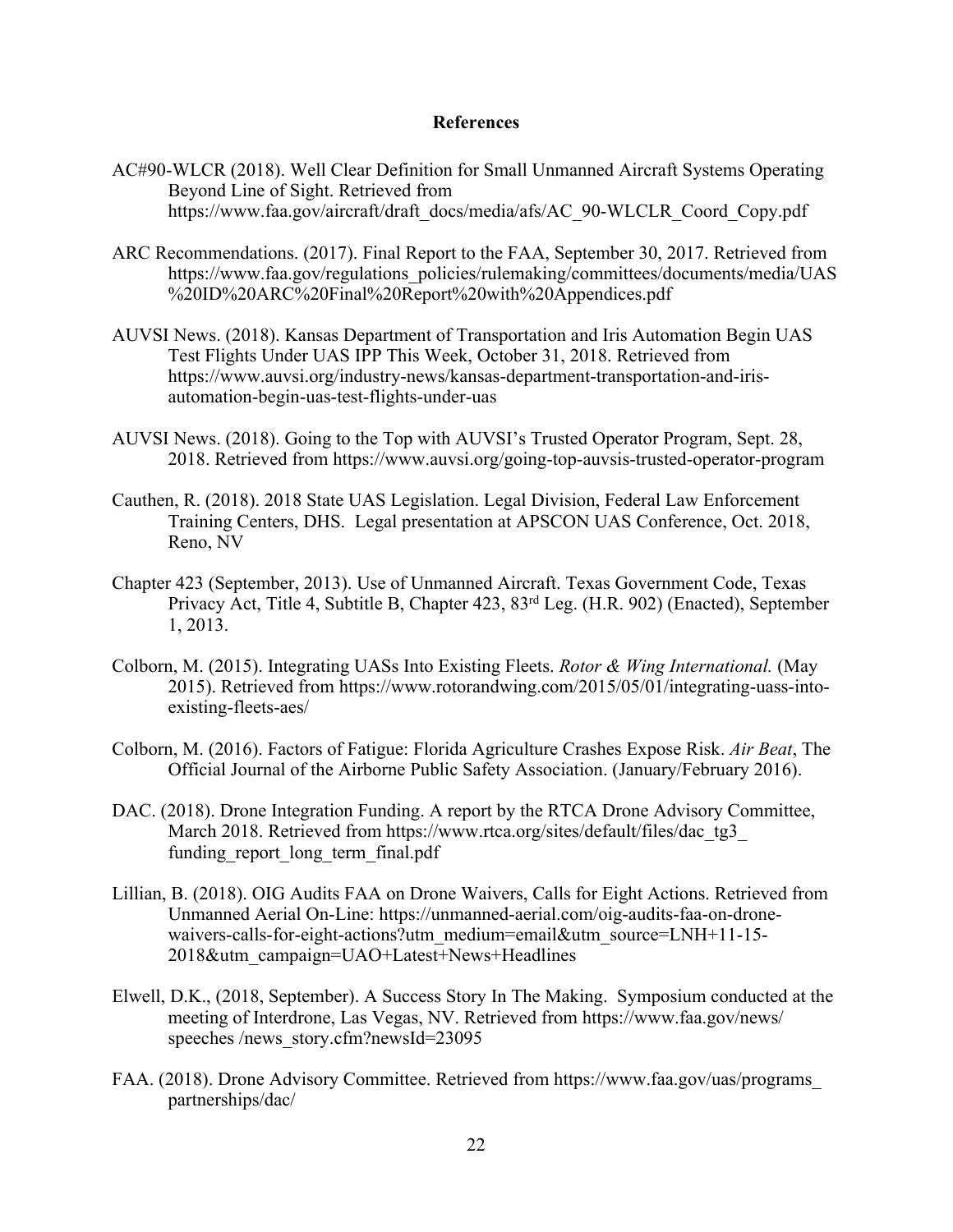- FAA. (2017). Presidential Integration Pilot Program. Retrieved from https://www.faa.gov/uas/ programs\_partnerships/uas\_integration\_pilot\_program/
- FAA. (2018). Low Altitude Authorization Notification Capability LAANC. Retrieved from http://www.faa.gov/documentLibrary/media/Notice/N\_JO\_7210.909\_LAANC.pdf
- FAA. (2018, August 21). Beyond Visual Line-of-sight [Video file]. Retrieved from https://www.youtube.com/watch?v=S3hFrVRbVYE
- FAA. (2018, September 4). Operating limitations: Altitude [Video file]. Retrieved from https://www.youtube.com/watch?v=I8T3JRPi3Qo&feature=youtu.be
- FAA News. (2018). More than 50,000 LAANC Applications Processed. Retrieved from https://www.faa.gov/news/updates/?newsId=92273
- Freedburg, S.J.. (2014). K-MAX Robocopter Comes Home to Uncertain Future. Retrieved from https://breakingdefense.com/2014/07/k-max-robocopter-comes-home-to-uncertain-future/
- H.R.302, 115th Cong, Pub. Law, 115-254 (2018) (enacted).
- Knight, R., (2015). Insitu ScanEagle Completes Successful BNSF Railway Inspection. Retrieved from http://insideunmannedsystems.com/insitu-scaneagle-completes-successful-bnsfrailway-inspection/
- Lillian, B. (September 2018). Xcel Energy Kicks Off Drone Inspections Beyond Line of Sight. Retrieved from https://unmanned-aerial.com/xcel-energy-kicks-off-drone-inspectionsbeyond-line-of-sight
- Lusk, R. M., & Monday, W. H. (2017). An Early Survey of Best Practices for the Use of Small Unmanned Aerial Systems by the Electric Utility Industry. Manual ORNL/TM-2017/93 Oak Ridge National Laboratory. Retrieved from https://info.ornl.gov/sites/publications/ files/pub73072.pdf
- National Aeronautics and Space Administration, NASA Ames Research Center. (2018). *NASA UTM Strategic Deconfliction Report*. Retrieved from https://utm.arc.nasa.gov/ documents.shtml
- NCOCUSL. (2018). Tort Law Relating to Drones Act. Document presented at the National Conference of Commissioners on Uniform State Laws meeting in its one hundred and twenty seventh year, Louisville, Kentucky. Paper retrieved from http://www.uniformlaws.org/shared/docs/drones,%20tort%20law%20relating%20to/2018 AM\_Drones\_Draft.pdf
- NJ Res. No. 103. (2018). State of New Jersey 218th Legislature Assembly Resolution No. 103, Feb. 1, 2018.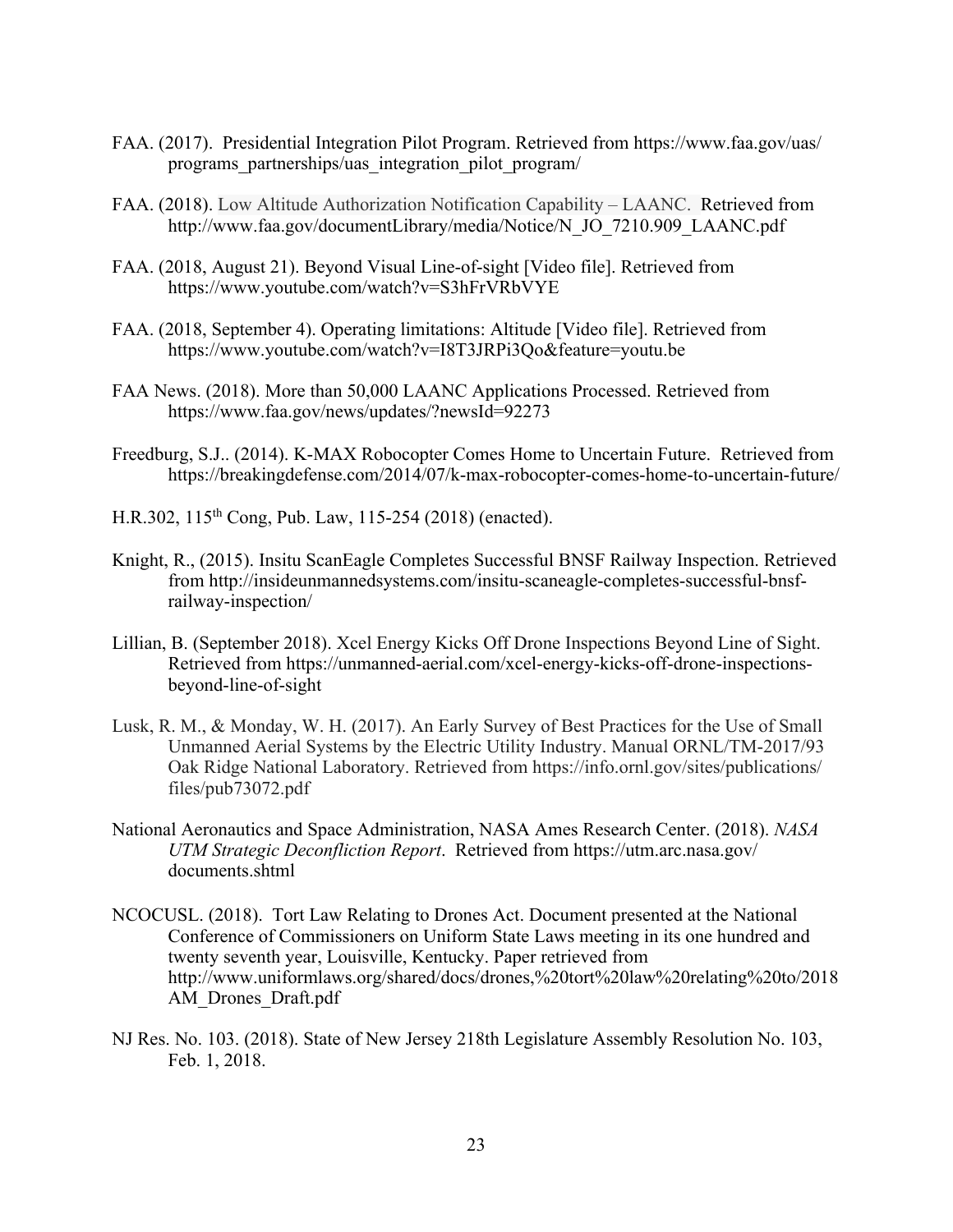- National Transportation Safety Board. (2011). Accident query database for docket numbers; Era11ca080, era11ca081, era11ca082. Retrieved from https://www.ntsb.gov/ layouts/ ntsb.aviation/Results.aspx?queryId=02cb296d-a9c3-42e6-9ae9-44faf4040e7d
- Parsons, D. (2018, October). US Army Pilots Helm Robotic Helicopter for First Time. *Rotor & Wing International.* Retrieved from https://www.rotorandwing.com/2018/10/30/armypilots-helm-robotic-helicopter-first-time/?marketo\_id=13031292&mkt\_tok=eyJpIjoi T0dRNU1EQXhPRE13WkdJMiIsInQiOiJheEl4d0hmd0ZGbFZOaUdGRzlkTkc5cUduT2 0razB5Y1RZMWZOdkpFYkFKazh6Yjd2Y2VRQVNmRERvdnFEd0wrNHFiU2loRU5 HUTR4WjdxSWgyQ3BwV01CUXJ6bXhuN1wvMkZZTWJEZllFeFBHK080a2NQWF NmRlBsZzhPT0NST3kifQ%3D%3D
- Pasztor, A. (2018). Drone Rules Likely Still Years Away, Dragging on Industry's Growth. *Wall Street Journal*, November 22, 2018. https://www.wsj.com/articles/drone-rules-likely-stillyears-away-dragging-on-industrys-growth-1542888000?redirect=amp#click=https://t.co/uXWP6QhzzEPublic Law 112-95, title III, Section 311(a), Feb. 14, 2012, 126 Stat. 65. *18 U.S. Code Section 39A - Aiming a Laser Pointerat an Aircraft*.
- Scott, M. (2018). Testimony before the House Subcommittee on Aviation on "Airspace Integration of New Aircraft September 6, 2018. Retrieved from https://transportation.house.gov/uploadedfiles/2018-09-06 - scott testimony.pdf
- Singer vs. Newton, *No. CV 17-10071, 2017 WL 4176477 (D. Mass. Sept. 21, 2017).*
- sUAS News. (October 2018). FAA Approves HSE Over 55 lb Crop Sprayer Drone for Commercial Use. Retrieved from https://www.suasnews.com/2018/10/faa-approves-hseover-55-lb-crop-sprayer-drone-for-commercial-use/amp/? twitter impression=true
- Summers, H. (2018, October). In FAA, *2018 International Rotorcraft Safety Conference*. Conference conducted at the Hurst Conference Center, Hurst, TX. Retrieved from https://www.faa.gov/news/conferences\_events/2018\_rotorcraft\_safety/
- USHST. (2018). USHST reports repository. Retrieved from http://www.ushst.org/Reports
- USHST. (2017). U.S. Helicopter Safety Team (USHST) report Helicopter safety enhancements loss of control - Inflight, unintended flight in IMC, and low-altitude operations. Retrieved from: http://www.ushst.org/Portals/0/PDF/USHST%20LOCI%20UIMC% 20LALT%20Final%20Report\_2017Oct3.pdf
- USJHSAT. (2011). *The Compendium Report*: The US JHSAT baseline of helicopter accident analysis. Volume 1. (cy2000, cy2001, cy2006). To the International Helicopter Safety Team. Retrieved from http://www.ihst.org/portals/54/US\_JSHAT\_Compendium\_ Report1.pdf
- Wynne, B. & Shapiro, G. (November, 2018). The Biggest Threat to Drone Innovation is a Group You've Never Heard Of. Retrieved from https://techcrunch.com/2018/10/25/the-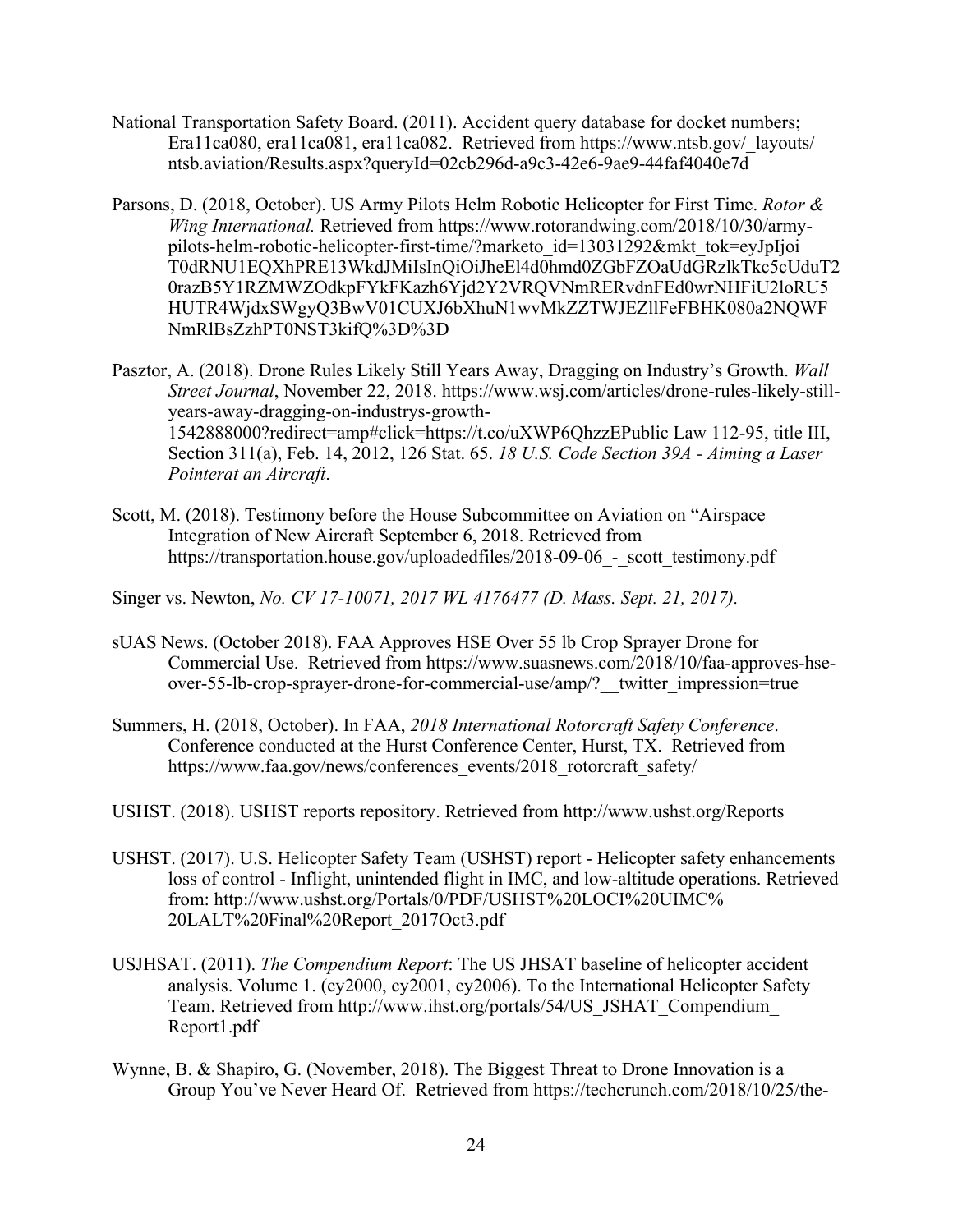biggest-threat-to-drone-innovation-is-a-group-youve-never-heardof/amp/?\_\_twitter\_impression=true

Yamaha RMAX. (2016). https://www.yamahamotorsports.com/motorsports/pages/precisionagriculture-faq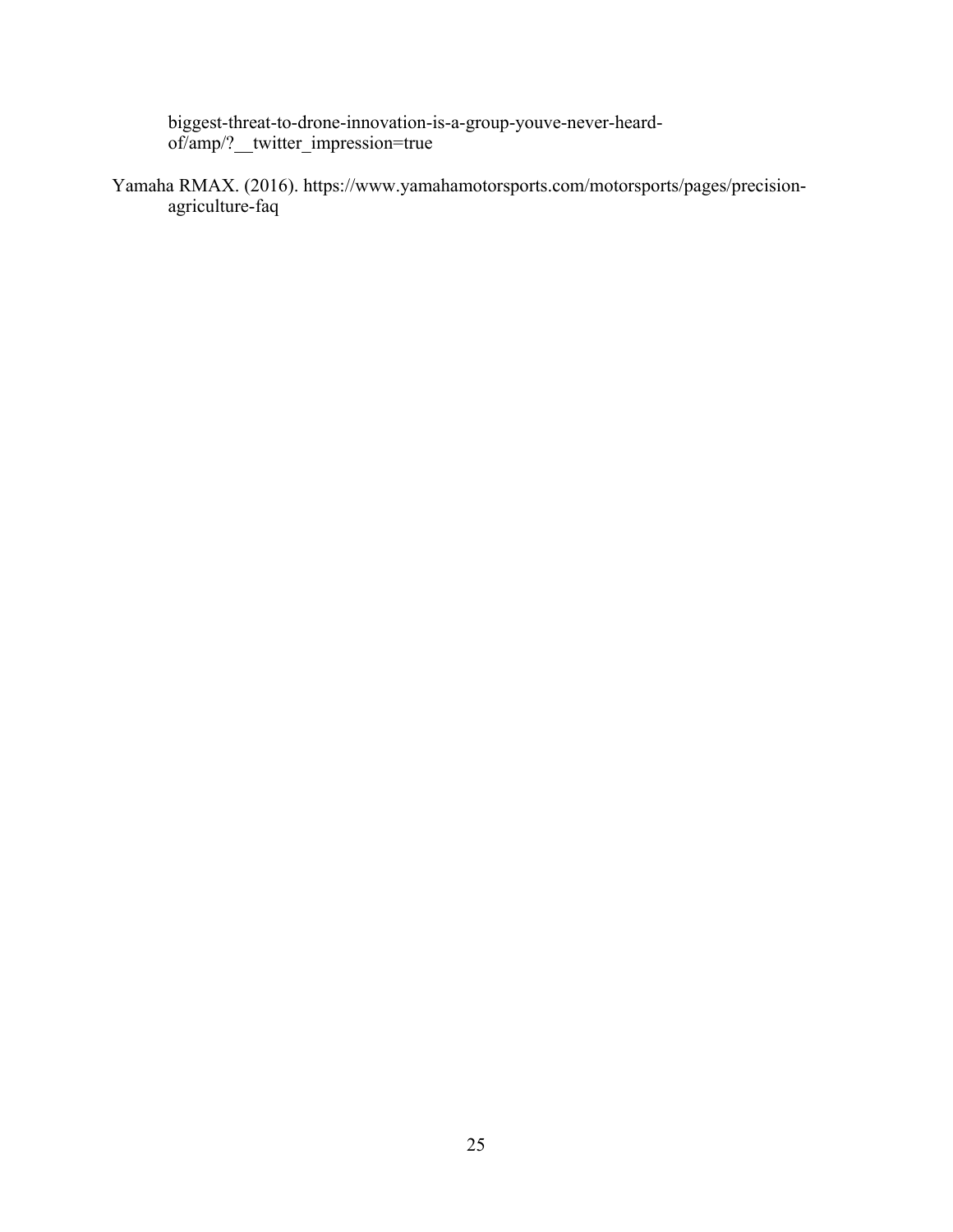#### **Attachment 1**

### **About the Authors**

#### **Mark Colborn, Senior Corporal/Instructor Pilot**

 Mark Colborn is a Senior Corporal and Instructor Pilot for the Dallas Police Department Helicopter Unit, which currently operates two Bell helicopters. Mark is also a retired Chief Warrant Officer Four (CW4) and former UH-60L Blackhawk Standardization Instructor Pilot and Safety Officer for the Texas Army National Guard. Mark started his law enforcement career in 1986 with Dallas, working as a patrol officer in the Southwest Patrol Division. Assigned to the Helicopter Unit in 1990, Mark has assisted in the apprehension of thousands of criminals and participated in hundreds of pursuits of violent offenders.

 Mark is a certified FAA Remote Pilot and was one of the first Section 333 operators to receive a Part 107 daylight waiver from the FAA.

 Mark joined the IHST in 2006 and has participated in the analysis of over 1000 U.S. commercial helicopter accidents. He is a correspondent for Rotor & Wing International magazine specializing in UAS, law enforcement, and helicopter safety issues. He has also written over 50 articles for other magazines since 1993, to include; AirBeat, Monitoring Times, Popular Communications, Scanning USA, HeliOps and HeliWeb.

#### **Scott Burgess, Ph.D., RPI/CFI/IP, RPC**

 Dr. Scott Burgess' 34 years of aviation experience includes both military and civil aviation organizations. He is a qualified instructor pilot in seven military and civilian helicopters, with fighter jet experience, and numerous SUAS. Scott recently added an AUVSI Trusted Operator Program Remote Pilot Instructor certification.

 With the Embry-Riddle Aeronautical University (ERAU), Dr. Burgess authored the helicopter academic and flight program at the Prescott Campus where he was from 1999-2007, then moved to the ERAU Worldwide Campus. Professor Burgess developed dozens of rotorcraft and UAS courses and several programs at both campuses.

 He participated in numerous UAS and manned flight training concept developments and flight training for entities in the U.S., Asia and the Middle East. Dr. Burgess conducts accreditation visits with the Aviation Accreditation Board International, American Council on Education, and the Commission for Academic Accreditation (UAE). Burgess chaired Embry-Riddle's largest degree program for four years before pursuit toward tenure and conducting aviation safety and UAS research.

 Dr. Burgess works closely with the IHST and USHST, and Helicopter Association International, where he currently serves as Chairman for the UAS Committee.

#### **Wayne M. Keeton, Owner/Manager, Helicopter Accident Consulting, LLC**

 Wayne Keeton served as a commissioned officer in Vietnam during a one-year combat tour and retired from the Texas Army National Guard as a Chief Warrant Officer Five (CW5). During a 40 year military career, Wayne served in various aviation pilot and leadership positions including Standardization Instructor Pilot, Electronic Warfare Officer, Tactical Operations Officer, and Joint Operations Officer and platoon leader. Wayne deployed to El Salvador for a humanitarian support mission in 1998, Bosnia for a NATO peacekeeping mission in 2003, and Operation Iraqi Freedom in 2007.

 As owner of Helicopter Accident Consulting LLC, Wayne provides consulting services for aviation accidents and incidents to interested parties, including investigation, reconstruction, report writing and technical witness services. Wayne has broad-based experience in civil and military aircraft and aviation operations. This provides him with a solid foundation for producing well researched and accurate findings in accident investigations and reconstructions, leading to compelling reports and expert testimony. In 1982, Wayne founded a full-service marketing and communications firm (Keeton & Rich, Inc.) specializing in the aviation/aerospace industry.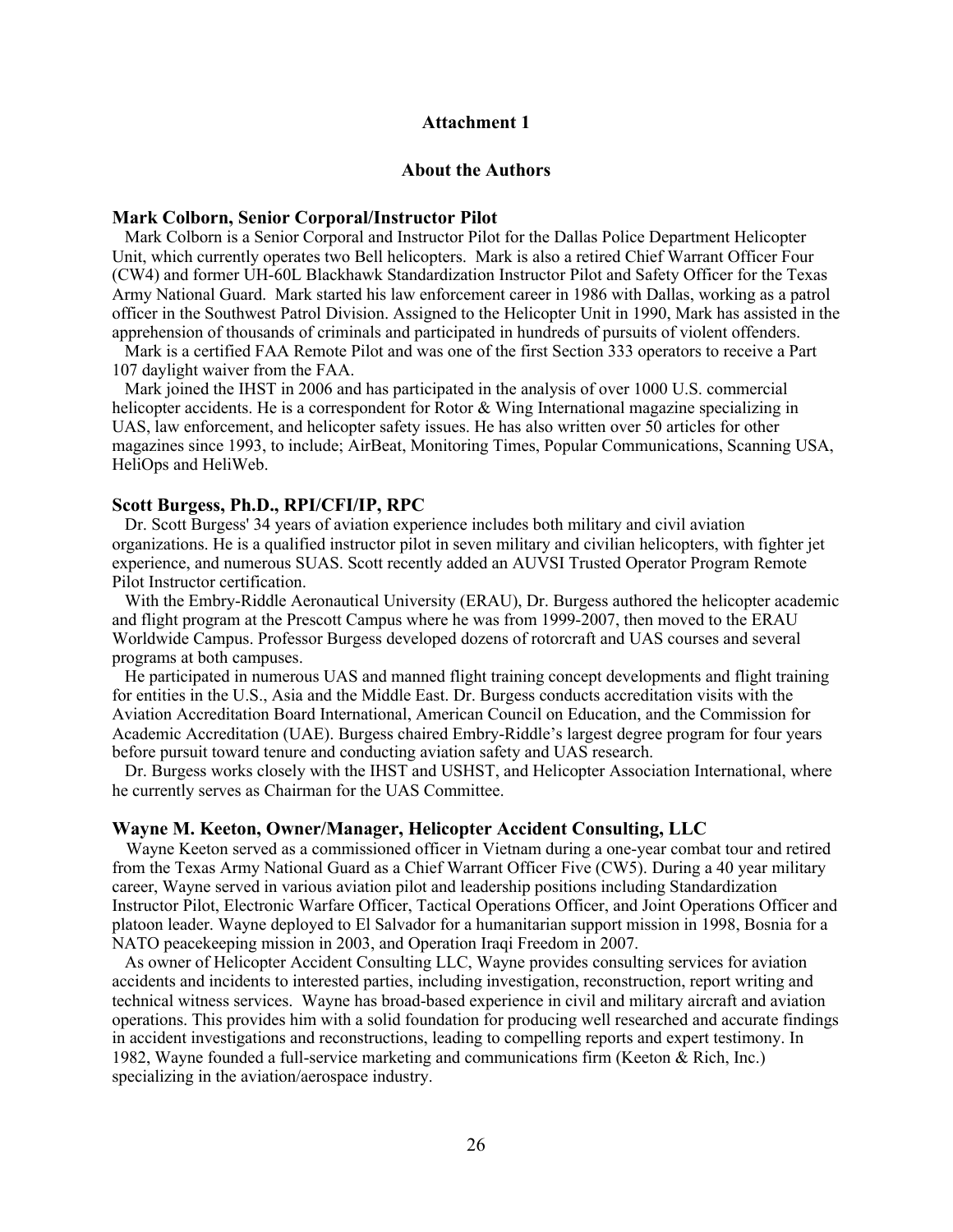# Attachment 2

| <b>Helicopter Safety Enhancement (HSE)-90</b><br>Use of UAS or OPA in High Risk Environments/Operations |                                                                                                                                                                                                                                                                                                                                                                                                                                                                                                                                                                                                                                                                                                                                                                                                                                                                                                                                                                                                                                                                                                                                                                                                                                                                                                                                                                                                                                                            |  |
|---------------------------------------------------------------------------------------------------------|------------------------------------------------------------------------------------------------------------------------------------------------------------------------------------------------------------------------------------------------------------------------------------------------------------------------------------------------------------------------------------------------------------------------------------------------------------------------------------------------------------------------------------------------------------------------------------------------------------------------------------------------------------------------------------------------------------------------------------------------------------------------------------------------------------------------------------------------------------------------------------------------------------------------------------------------------------------------------------------------------------------------------------------------------------------------------------------------------------------------------------------------------------------------------------------------------------------------------------------------------------------------------------------------------------------------------------------------------------------------------------------------------------------------------------------------------------|--|
| <b>Safety Enhancement</b><br><b>Action:</b>                                                             | Technology/Equipment: FAA and industry to encourage the<br>increased use of UAS (Unmanned Aircraft Systems), and continued<br>development and integration of OPA (Optionally Piloted Aircraft)<br>or autonomy-enabled helicopters, to supplement and support<br>manned operations in high-risk operations or environments.                                                                                                                                                                                                                                                                                                                                                                                                                                                                                                                                                                                                                                                                                                                                                                                                                                                                                                                                                                                                                                                                                                                                 |  |
| <b>Expected Implementers:</b>                                                                           | FAA – UAS Integration Office (AUS)<br><b>USHST Outreach Team</b><br>Helicopter Association International (HAI) UAS/OPA<br>$\bullet$<br>Committee<br>Association for Unmanned Vehicle Systems International<br>(AUVSI)                                                                                                                                                                                                                                                                                                                                                                                                                                                                                                                                                                                                                                                                                                                                                                                                                                                                                                                                                                                                                                                                                                                                                                                                                                      |  |
| <b>Statement of Work:</b>                                                                               | In 10 of the 52 LOC-I, UIMC, and LALT fatal accidents from<br>USHST's 2009-2013 dataset, the working group concluded that<br>integrating either UAS or an OPA could have mitigated some of the<br>risks during the operation.<br>Applications that can be performed by UAS or an OPA continue to<br>grow. Given the continued expansion of UAS and OPA (both in<br>sensor and performance) capabilities, their use to supplement and<br>support operations is logical when manned operations are<br>particularly high risk, such as in low level situations, especially near<br>wires. The intent of this H-SE is to mitigate risks in situations in<br>which manned flight puts individuals at unnecessary risks of injury<br>or death, and suitable unmanned or autonomously assisted options<br>exist to support or supplement the operations.<br>The following conditions should be met in order for UAS or OPAs<br>to be a reasonable compliment to existing, conventional manned<br>helicopter flight in higher-risk operations:<br>1) Easy to obtain.<br>2) Compliant with security requirements of various customer<br>needs.<br>3) Cost-efficient for operators to utilize in performing a specific<br>operation.<br>4) Does not result in any additional risk (to the safety pilot or<br>remote pilot, support personnel, or bystanders) that would<br>not have otherwise been present with the current manned<br>operation.<br><b>Analysis:</b> |  |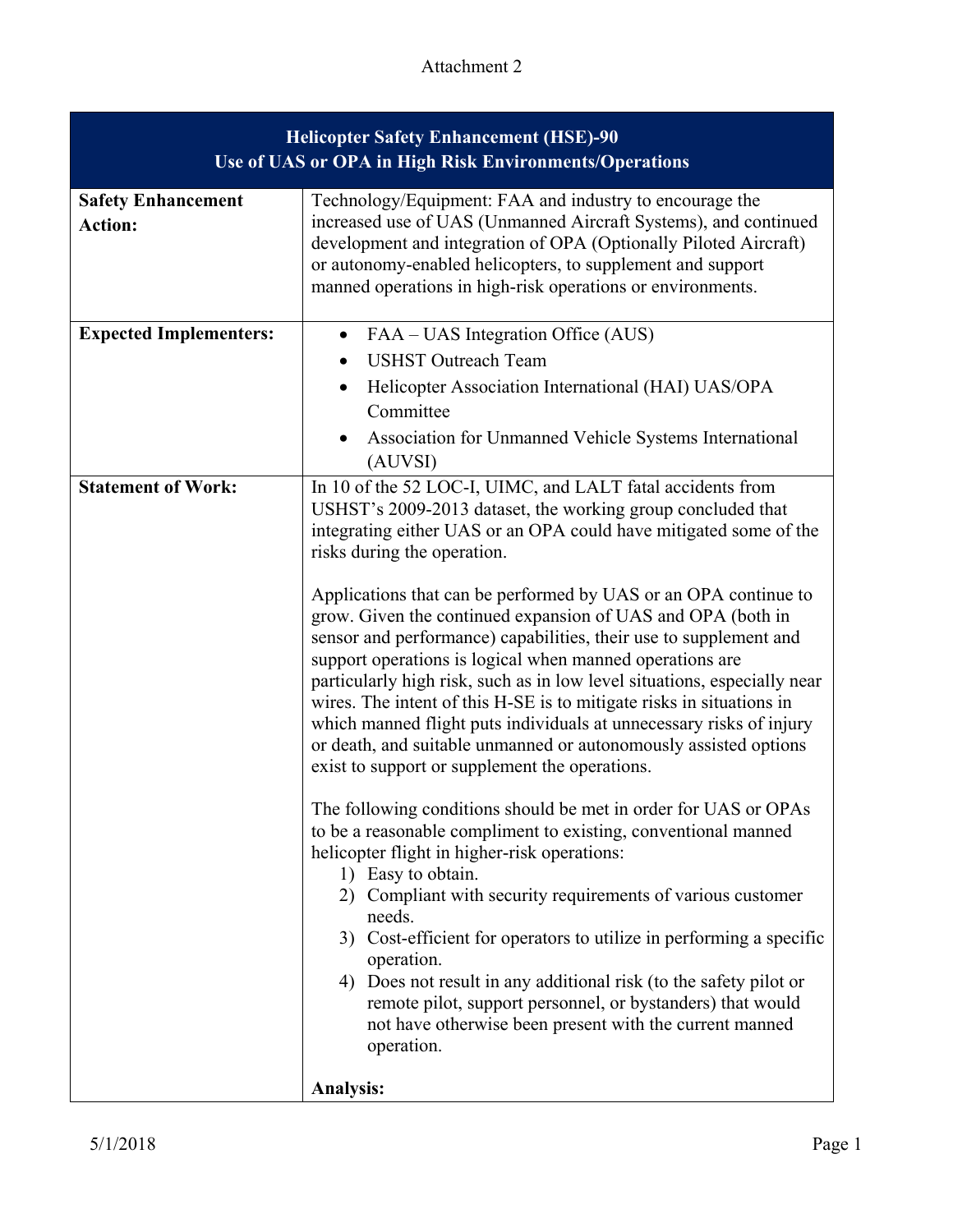| Four $(4)$ out of the ten $(10)$ accident helicopters that spurred this H-   |
|------------------------------------------------------------------------------|
| SE struck a wire while engaging in low-level activities. This                |
| included: photo documentation of the condition of powerlines and             |
| their supporting structures, conducting power line surveys or patrol,        |
| or pipeline patrol. Small UASs (SUASs) feasibly could be used for            |
| these operations (within the limitations listed in Potential Obstacles       |
| section) instead of manned helicopters. Sense and avoid                      |
| technologies are available and being enhanced and more widely                |
| implemented to prevent collision with obstacles. The team believes           |
| it could have an immediate effect on reducing fatal accidents in             |
| manned operations. The integration of autonomous systems and                 |
| collision avoidance into new and existing helicopters is the next            |
| logical step in the evolution of helicopter flight. This technology          |
| should not be stressed as a replacement for a human pilot, but to            |
| assist and lighten the workload for the pilot during missions                |
| assessed in higher risk realms. Costs of implementation of these             |
| systems may be a challenge for many operators.                               |
| One immediate benefit of installing a GPS flight logic controller            |
| system into an existing or optionally piloted helicopter is pilot            |
| workload is reduced. The machine can be put into hover mode so               |
| the pilot can concentrate on placing a payload depending on the              |
| mission profile. Perfect grid patterns can be flown on a search and          |
| rescue mission, and for topographic and magnetometer surveys.                |
| Sensors and systems enable target tracking. One example of how               |
| this technology would enhance existing operations is that it would           |
| allow a police helicopter to maintain observation while safely               |
| orbiting over a scene, thus reducing pilot workload and enhancing            |
| safety.                                                                      |
|                                                                              |
| In the other 6 cases, wire strikes occurred while engaging in aerial         |
| application $(1)$ , cattle mustering $(1)$ , frost protection $(1)$ , cherry |
| orchard drying (2), and low altitude law enforcement search mission          |
| (1). Until UA develop to a size that can support mission                     |
| requirements for frost protection and cherry orchard drying, most            |
| likely sUAS will not assume these missions, but they could be                |
| performed by optionally piloted helicopters currently capable of             |
| hovering around fields in most conditions with extremely low                 |
| human factor threats.                                                        |
| Currently available technologies in the UA marketplace are:                  |
| First person forward and multidirectional simultaneous view.<br>1.           |
| Automatic take-off and landing.<br>2.                                        |
| Self-level.<br>3.                                                            |
| Altitude hold.<br>4.                                                         |
| Hover/position hold.<br>5.                                                   |
|                                                                              |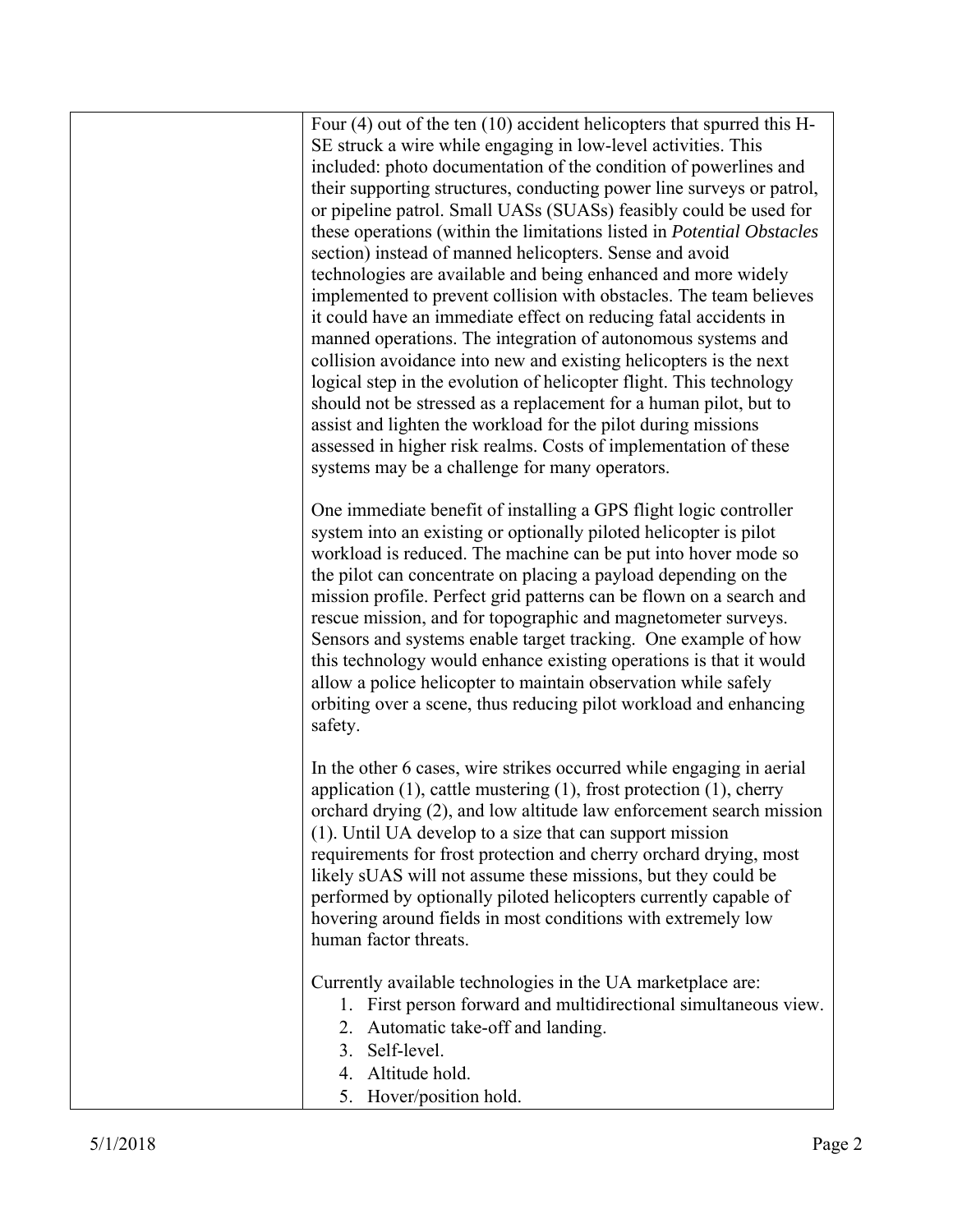| 6. Autonomous and semi-autonomous flight with simultaneous                                                                               |
|------------------------------------------------------------------------------------------------------------------------------------------|
| data capture.                                                                                                                            |
| 7. Headless mode: Pitch control relative to the position of the                                                                          |
| pilot rather than relative to the vehicle's axes.                                                                                        |
| 8. Omni-directional collision avoidance: forward, rearward,                                                                              |
| sideward and downward.                                                                                                                   |
| 9. Terrain following: maintaining constant AGL.                                                                                          |
| 10. Automatic roll and yaw control.                                                                                                      |
| 11. GPS Waypoint navigation with mapping.                                                                                                |
| 12. Geotagging of collected data                                                                                                         |
| 13. Georeferenced orthomosaics                                                                                                           |
| 14. 3-Dimensioonal point clouds                                                                                                          |
| 15.3-Dimensioonal models                                                                                                                 |
| 16. Digital Surface Modeling                                                                                                             |
| 17. Multi-spectral imagery                                                                                                               |
| 18. NDVI imagery                                                                                                                         |
| 19. Automatic logging of all flight data parameters.                                                                                     |
| 20. Failsafe: automatic landing or return-to-home.                                                                                       |
|                                                                                                                                          |
| The 2017-2018 work between industry and government under the                                                                             |
| UAS Integration Pilot Program (IPP) is an effort to evaluate a host<br>of operational concepts, including night operations, flights over |
| people and beyond visual line of sight, package delivery, detect-and-                                                                    |
| avoid technologies and the reliability and security of data links                                                                        |
| between pilot and aircraft. These operational capabilities may allow                                                                     |
| supplementing more manned helicopter operations than previously                                                                          |
| thought. Action on this program starts in May 2018.                                                                                      |
|                                                                                                                                          |
|                                                                                                                                          |
| This H-SE dovetails nicely with the following H-SEs already being                                                                        |
| implemented (especially HSE-70 and HSE-82):                                                                                              |
| HSE-70: Stability Augmentation Systems (SAS)                                                                                             |
| HSE-82: Helicopter Flight Data Monitoring                                                                                                |
| HSE-91: Enhanced Helicopter Vision Systems                                                                                               |
| HSE-100: Digital Cockpit                                                                                                                 |
|                                                                                                                                          |
| Project:                                                                                                                                 |
| Industry to identify operations and environments that are<br>1.                                                                          |
| more susceptible to high-risk conditions for manned                                                                                      |
| helicopter operations and for which use of a UAS or OPA                                                                                  |
| could be viably integrated to mitigate risks.                                                                                            |
| 2. Industry to consult with FAA regarding existing operating                                                                             |
| limitations for UAS and OPA and whether any                                                                                              |
| policy/guidance change would be necessary for UAS or                                                                                     |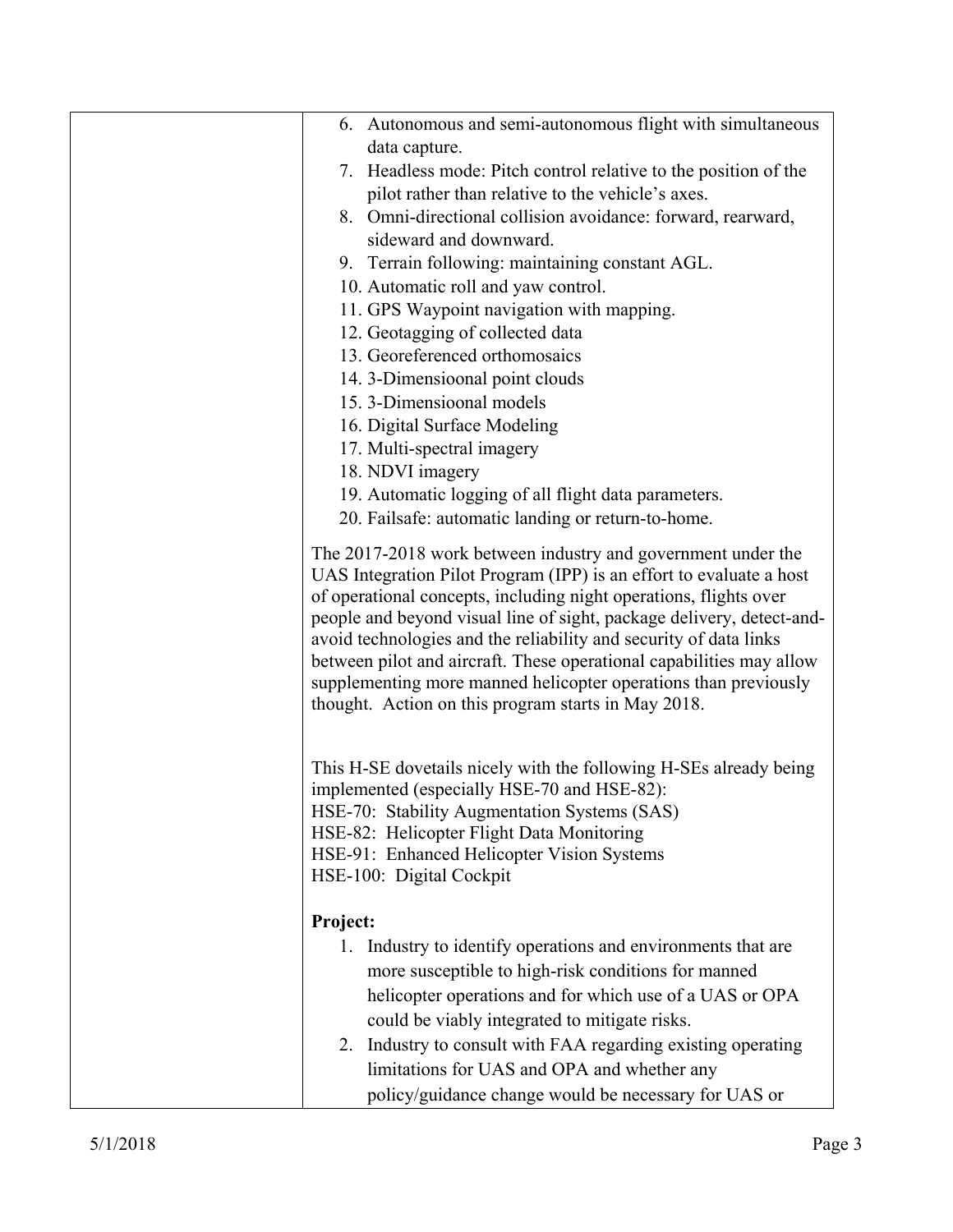|                            | OPA to operate in the conditions or environments identified           |  |  |
|----------------------------|-----------------------------------------------------------------------|--|--|
|                            | in Output 1.                                                          |  |  |
|                            | 3. USHST Outreach Team to promote increased integration of            |  |  |
|                            | UAS for the high-risk conditions identified in Output 1 and           |  |  |
|                            | deemed feasible based on the FAA's feedback provided in               |  |  |
|                            | Output 2 (must meet both conditions).                                 |  |  |
|                            | 4. Industry to work with the FAA to develop standards for             |  |  |
|                            | integrating autonomous systems and collision avoidance into           |  |  |
|                            | existing helicopters, and outlining requirements for future           |  |  |
|                            | OPA still in development.                                             |  |  |
|                            |                                                                       |  |  |
|                            | The following 10 fatal accidents prompted this H-SE:                  |  |  |
|                            | <b>ERA13GA046</b><br>WPR13FA343                                       |  |  |
|                            | <b>WPR13FA080</b><br>ERA13LA057                                       |  |  |
|                            | CEN11FA053<br>ERA09LA139                                              |  |  |
|                            | WPR11FA350<br>WPR09FA284                                              |  |  |
|                            | WPR12LA259<br>ERA10LA348                                              |  |  |
| <b>Relation to Current</b> | 14 C.F.R. Part 107 allows for commercial UAS operations.<br>$\bullet$ |  |  |
| <b>Aviation Community</b>  | FAA Low Altitude Authorization and Notification                       |  |  |
| <b>Initiatives:</b>        | Capability (LAANC) Prototype Evaluation (Fall 2017)                   |  |  |
|                            | UAS Integration Pilot Program lead applicant MOA (May 7,<br>$\bullet$ |  |  |
|                            | 2018)                                                                 |  |  |
|                            | FAA UAS Data Exchange                                                 |  |  |
|                            | Drone Advisory Committee<br>$\bullet$                                 |  |  |
|                            | Focus Area Pathfinder Program                                         |  |  |
|                            | <b>UAS</b> Detection Initiative                                       |  |  |
|                            | UAS Operations in the Arctic Program<br>$\bullet$                     |  |  |
| <b>Performance Goal</b>    | Continuous technology advancements in the industry<br>$\bullet$       |  |  |
| <b>Indicators:</b>         | Educational materials developed.                                      |  |  |
|                            | Educational materials distributed and promoted.                       |  |  |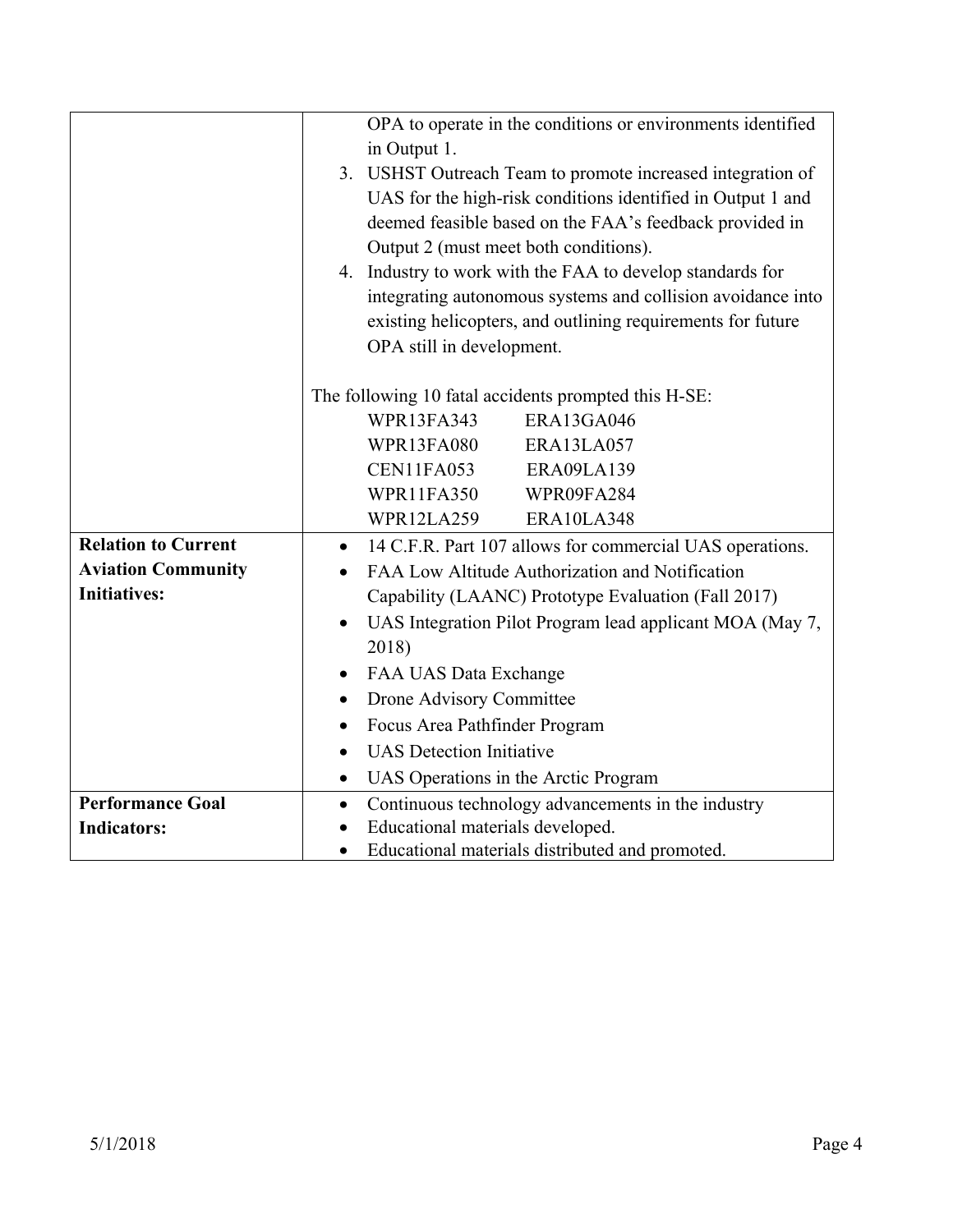| <b>Key Milestones:</b>                               |                                       | <b>Total Months</b>          | <b>Start Date</b>                                                                                                                                                                                                                                                                                                                                                                                                                                                                                                                                                                                                                                                                                                                                                                                                                                                                                                                                                           | <b>End Date</b> |
|------------------------------------------------------|---------------------------------------|------------------------------|-----------------------------------------------------------------------------------------------------------------------------------------------------------------------------------------------------------------------------------------------------------------------------------------------------------------------------------------------------------------------------------------------------------------------------------------------------------------------------------------------------------------------------------------------------------------------------------------------------------------------------------------------------------------------------------------------------------------------------------------------------------------------------------------------------------------------------------------------------------------------------------------------------------------------------------------------------------------------------|-----------------|
|                                                      | Output 1:                             | 12                           | Jun. 1, 2018                                                                                                                                                                                                                                                                                                                                                                                                                                                                                                                                                                                                                                                                                                                                                                                                                                                                                                                                                                | Jun. 1, 2019    |
|                                                      | Output 2:                             | 12                           | Jun. 1, 2019                                                                                                                                                                                                                                                                                                                                                                                                                                                                                                                                                                                                                                                                                                                                                                                                                                                                                                                                                                | Jun. 1, 2020    |
|                                                      | Output 3:                             | 6                            | Jun. 1, 2020                                                                                                                                                                                                                                                                                                                                                                                                                                                                                                                                                                                                                                                                                                                                                                                                                                                                                                                                                                | Dec. 1, 2020    |
|                                                      | Output 4:                             | 6                            | Dec. 1, 2020                                                                                                                                                                                                                                                                                                                                                                                                                                                                                                                                                                                                                                                                                                                                                                                                                                                                                                                                                                | Jun. 1, 2021    |
|                                                      |                                       | <b>Completion: 36 months</b> |                                                                                                                                                                                                                                                                                                                                                                                                                                                                                                                                                                                                                                                                                                                                                                                                                                                                                                                                                                             |                 |
| <b>Potential Obstacles:</b>                          | within the 36-month window.           |                              | Currently, the major obstacle to UAS and OPA use for the missions<br>referenced above is the FAA's restriction of flying Beyond Visual<br>Line of Sight (BVLOS) and other operations, however, with the<br>POTUS IPP initiative starting November 2017, this may resolve<br>At present, approval of airspace waivers are slow because of<br>backlogs, although with the planned implementation of LAANC in<br>June 2018, airspace waivers will be somewhat instantaneous in<br>many locations. Wide-scale use of UAS for power or rail line patrol<br>will slowly become economically feasible as BVLOS flight is<br>cleared, and sensor technology is improved. Most initiatives relate<br>to UAS under 55 lbs. The integration of OPA is a potentially<br>challenging but relevant issue. Technology is advancing rapidly and<br>the industry could benefit from enhanced safety should a successful<br>completion of the IPP be able to be applied to the OPA platforms. |                 |
| <b>Detailed Implementation</b><br><b>Plan Notes:</b> |                                       |                              | Materials should include recommendations for training and<br>mentoring crews to understand and implement the recommended                                                                                                                                                                                                                                                                                                                                                                                                                                                                                                                                                                                                                                                                                                                                                                                                                                                    |                 |
|                                                      | (best) practices.                     |                              |                                                                                                                                                                                                                                                                                                                                                                                                                                                                                                                                                                                                                                                                                                                                                                                                                                                                                                                                                                             |                 |
|                                                      | and the UAS Pilots Code.              |                              | Additional industry standards anticipated in 2018 that will be<br>applicable to this H-SE are the AUVSI Trusted Operator Program                                                                                                                                                                                                                                                                                                                                                                                                                                                                                                                                                                                                                                                                                                                                                                                                                                            |                 |
|                                                      |                                       |                              | Safety processes must also be integrated into the manned flight as an<br>enhancement to existing safety protocols of implemented SMS.                                                                                                                                                                                                                                                                                                                                                                                                                                                                                                                                                                                                                                                                                                                                                                                                                                       |                 |
| <b>CICTT Code:</b>                                   | LOC, UIMC and LALT                    |                              |                                                                                                                                                                                                                                                                                                                                                                                                                                                                                                                                                                                                                                                                                                                                                                                                                                                                                                                                                                             |                 |
| <b>Output 1:</b>                                     |                                       |                              |                                                                                                                                                                                                                                                                                                                                                                                                                                                                                                                                                                                                                                                                                                                                                                                                                                                                                                                                                                             |                 |
| <b>Description:</b>                                  |                                       |                              | Identify operations and environments that are more susceptible to                                                                                                                                                                                                                                                                                                                                                                                                                                                                                                                                                                                                                                                                                                                                                                                                                                                                                                           |                 |
|                                                      |                                       |                              | high-risk conditions for manned helicopter operations and for which                                                                                                                                                                                                                                                                                                                                                                                                                                                                                                                                                                                                                                                                                                                                                                                                                                                                                                         |                 |
|                                                      |                                       |                              | use of a UAS or OPA could be viably integrated to supplement or                                                                                                                                                                                                                                                                                                                                                                                                                                                                                                                                                                                                                                                                                                                                                                                                                                                                                                             |                 |
|                                                      | support operations to mitigate risks. |                              |                                                                                                                                                                                                                                                                                                                                                                                                                                                                                                                                                                                                                                                                                                                                                                                                                                                                                                                                                                             |                 |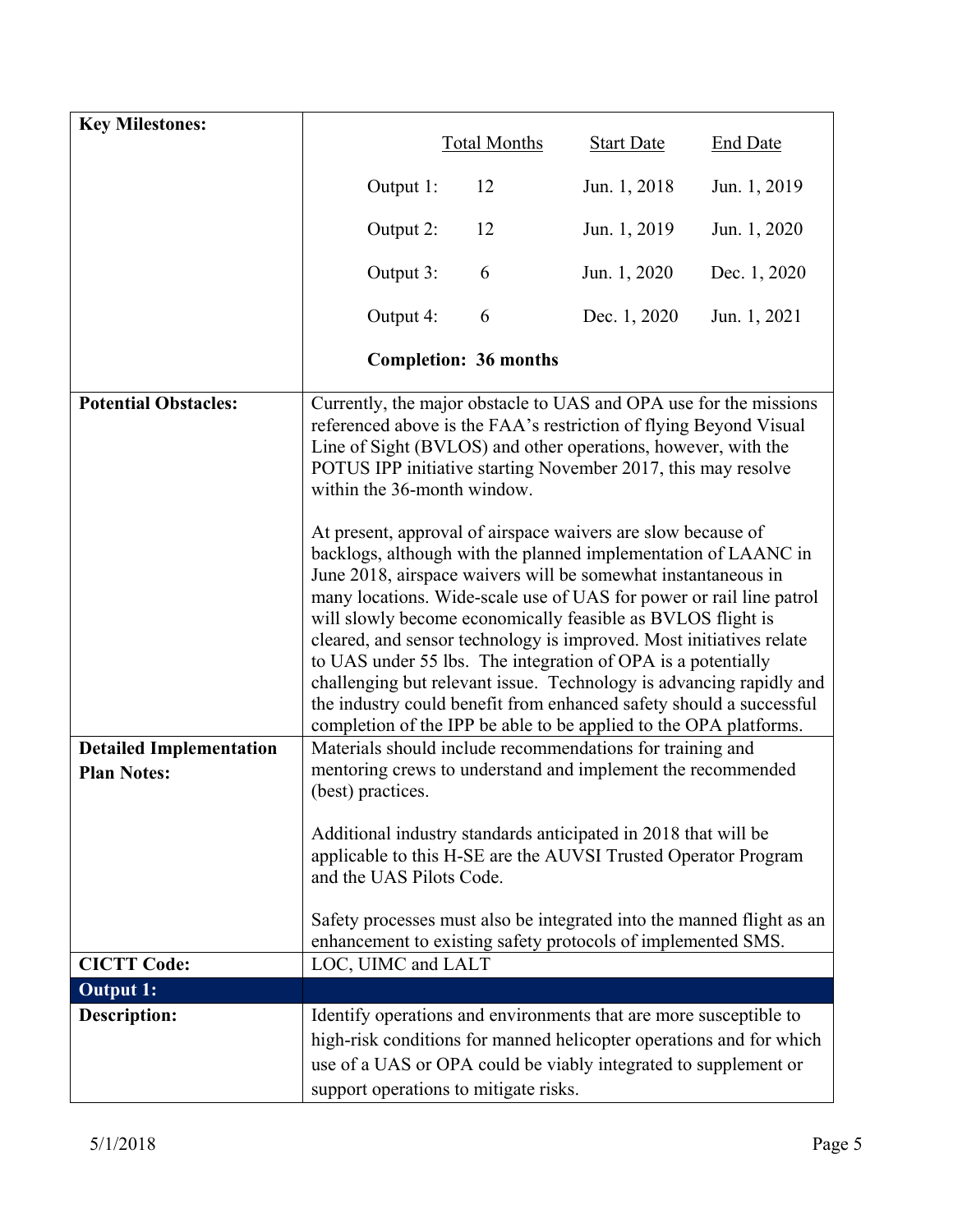| <b>Supporting Organizations:</b><br>FAA (e.g., AUS)<br><b>USHST</b><br><b>AUVSI</b>                                    |
|------------------------------------------------------------------------------------------------------------------------|
|                                                                                                                        |
|                                                                                                                        |
|                                                                                                                        |
| HAI UAS/OPA Committee and USHST to establish a small<br><b>Actions:</b><br>1.                                          |
| team of UAS/OPA SMEs (H-SE 90 SME Team) to research                                                                    |
| operations and environments that are more susceptible to                                                               |
| high-risk conditions for manned operations and for which a                                                             |
| UAS or OPA could be a viable to support or supplement                                                                  |
| operations.                                                                                                            |
| 2. H-SE 90 SME Team to conduct a basic review or analysis of                                                           |
| the fatal accidents where the working group recommended<br>H-SE 90 as a solution is outlined above in the Statement of |
|                                                                                                                        |
| Work. The Team should use the USHST's working group<br>data from these LOC-I, UIMC, and LALT fatal accidents as        |
| a starting point for further research. They should also                                                                |
| consider any recent studies from academia on the subject.                                                              |
| 3. H-SE 90 Team to organize the results of the analysis in                                                             |
| Output 1 into a brief, formal report to submit to the USHST                                                            |
| Outreach Team. The report should also have enough                                                                      |
| structure and formality to be submitted to the FAA such that                                                           |
| any issues involving proposed new use of UASs or OPA can                                                               |
| be clearly communicated, addressed, and resolved.                                                                      |
| A dedicated UAS/OPA subgroup/team within the USHST may be<br><b>Output Notes:</b>                                      |
| necessary in the future.                                                                                               |
| <b>Time Line:</b><br>12 months                                                                                         |
| <b>Target Completion Date:</b><br>Jun. 1, 2019                                                                         |
| <b>Output 2:</b>                                                                                                       |
| <b>Description:</b><br>USHST Outreach Team to consult with FAA regarding existing                                      |
| operating limitations for UAS and OPA and whether any                                                                  |
| policy/guidance change would be necessary for UAS and OPA to be                                                        |
| integrated and operate in the conditions or environments identified                                                    |
| in Output 1.<br><b>Lead Organization:</b><br><b>USHST Outreach Team</b>                                                |
| <b>Supporting Organizations:</b><br>$FAA - AUS$                                                                        |
| $\bullet$<br>HAI - UAS/OPA Committee                                                                                   |
|                                                                                                                        |
| UAS SME Team (formed in Output 1)<br><b>AUVSI</b>                                                                      |
| USHST Outreach Team will submit findings of the H-SE 90 Team<br><b>Actions:</b>                                        |
| to $FAA - AUS$ . The purpose is for $FAA - AUS$ to identify whether                                                    |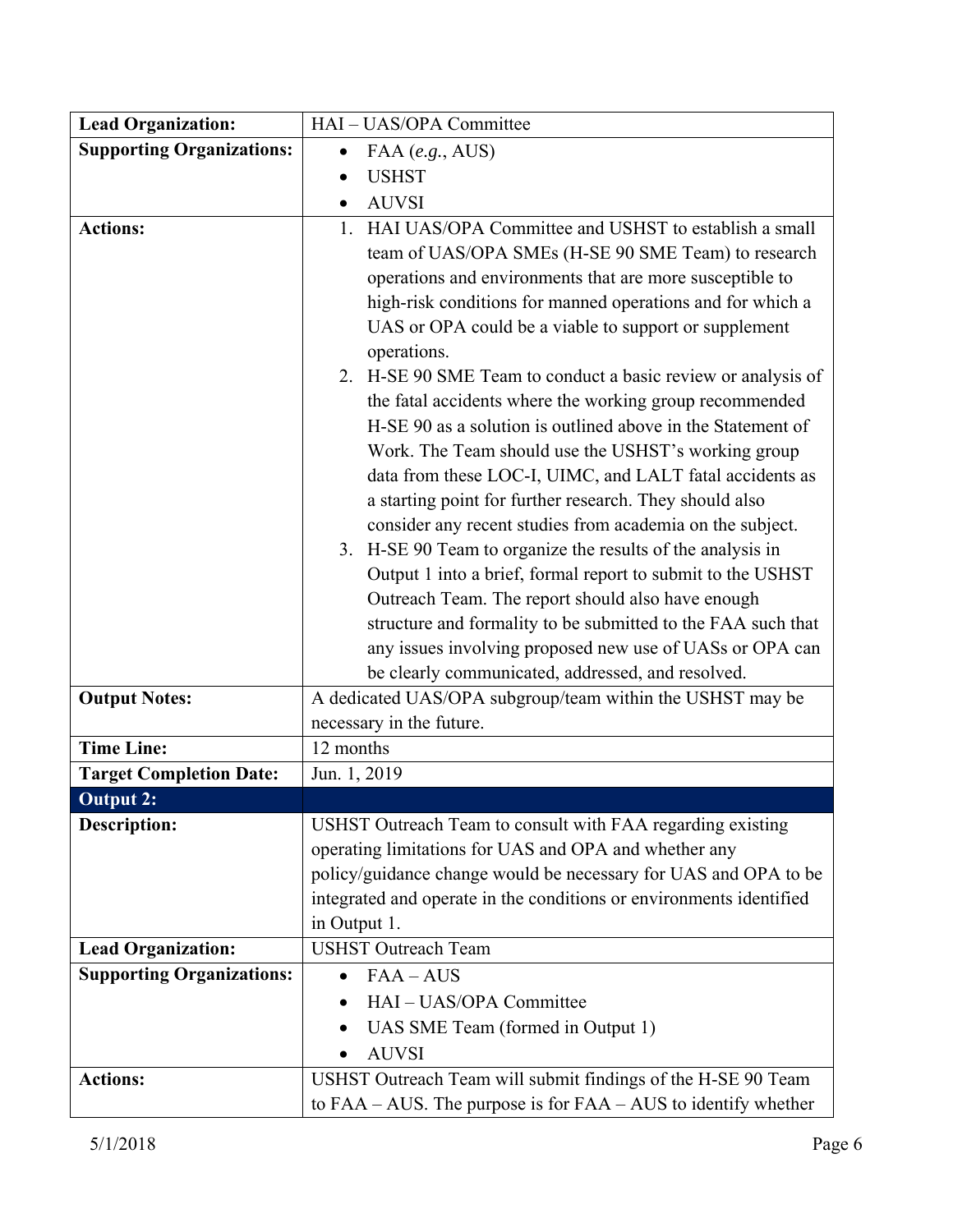| any of the conditions or operations identified in Output 1 would      |
|-----------------------------------------------------------------------|
| require any policy/guidance change(s) prior to implementation. The    |
| USHST Outreach Team will coordinate a meeting to receive              |
| feedback from the FAA after the FAA's review.                         |
| It is possible that some of the conditions/environments identified by |
| the H-SE 90 Team will be acceptable to the FAA under the current      |
| policy/guidance, while others will not. For those that are already    |
| acceptable without any policy/guidance change, the USHST              |
|                                                                       |
| Outreach Team should not delay in engaging industry.<br>12 months     |
|                                                                       |
| Jun. 1, 2020                                                          |
|                                                                       |
| USHST Outreach Team to promote increased integration of UAS           |
| for the high-risk conditions identified in Output 1 and deemed        |
| feasible based on the FAA's feedback provided in Output 2 (must       |
| meet both conditions).                                                |
| <b>USHST Outreach Team</b>                                            |
| HAI - UAS/OPA Committee                                               |
| USHST Outreach Team will use face-to-face opportunities, social       |
| media, website presence, and other forms of media to communicate      |
| the findings of the UAS/OPA SME Team and encourage operators          |
| to use UASs or OPAs in cases of the conditions or environments        |
| identified in Output 1 and acceptable under current FAA regulation,   |
| policy, and guidance.                                                 |
|                                                                       |
| 6 months (for initial outreach, ongoing after that time)              |
| Dec. 1, 2020                                                          |
|                                                                       |
|                                                                       |
| Industry to work with the FAA to develop standards for integrating    |
| autonomous systems and collision avoidance into existing              |
| helicopters, and outlining requirements for future OPA still in       |
| development                                                           |
| H-SE 90 SME Team                                                      |
| HAI - UAS/OPA Committee                                               |
| The H-SE 90 Team shall explore mechanisms to encourage                |
| manufacturers and the FAA to invest in R&D and develop standards      |
| for integrating this technology into new and existing helicopter      |
| airframes, including drafting a white paper and or coordinating       |
| meetings to highlight the value and need.                             |
|                                                                       |